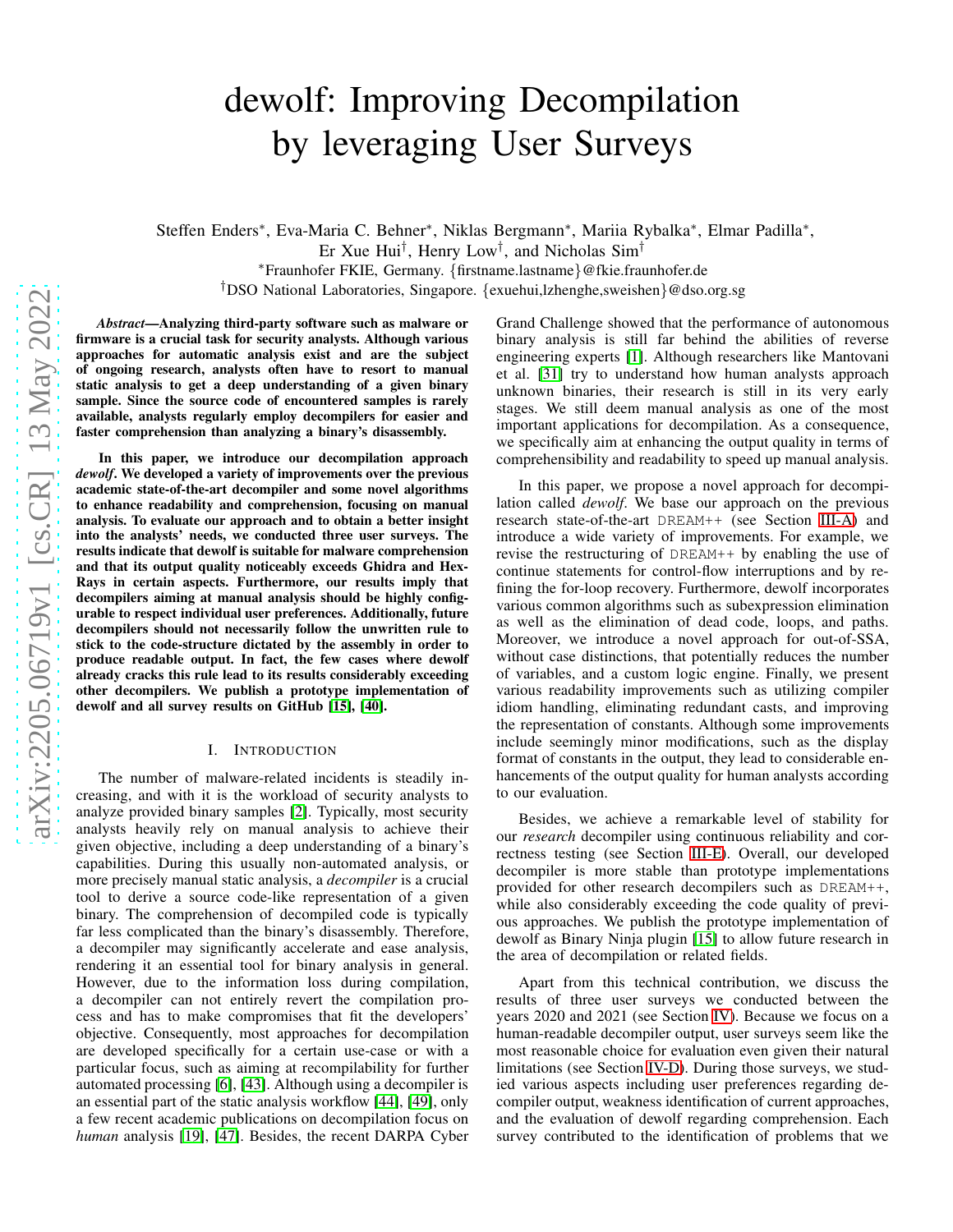approached in Section [III,](#page-2-1) such as developing a custom logic engine in order to simplify logic expressions in the output. Finally, in the third user survey, we included a comparison with other state-of-the-art decompilers to assess the significance of our approach. Overall, we received 135 complete responses, with each survey having at least 37 participants and gathering many valuable results and insights. Although our initial re-implementation of DREAM++ was already very close to the state-of-the-art decompilers Ghidra and Hex-Rays, the survey results for dewolf show significant improvements. More precisely, the final survey results indicate that dewolf's output for the provided function is clearly favored over others and ranked best by more than four out of five participants. Furthermore, the survey results illustrate that dewolf's output is indeed suitable for malware comprehension.

One key finding of the user surveys suggests that decompilation should consider bolder approaches to reconstruct the control-flow. Apparently, most current decompilers try to construct the control-flow similar to the structure dictated by the given assembly, e.g., only reconstructing a switch if a jumptable exists. However, a less conservative reconstruction can enhance the human readability of the decompiled code tremendously, even if the results deviate from a structural translation of the disassembly. Indeed, decompilation approaches like revng-c and DREAM++ already apply certain reconstructions that do not necessarily originate from the considered assembly, such as copying instructions or introducing conditions to avoid goto-statements. Nonetheless, our survey results suggest that decompilation approaches could go much further to improve readability leading to a lot of potential for future research while still retaining semantic equivalence.

To summarize, we make the following three contributions:

- 1) A new decompilation approach, consisting of multiple individual readability improvements, whose output quality considerably exceeds DREAM++ as well as Ghidra and Hex-Rays in certain aspects.
- 2) Open-sourcing a prototype implementation of dewolf on GitHub [\[15\]](#page-13-0) to allow future research and accessible development of new decompilation approaches.
- 3) Publishing the entire user survey results to allow other researchers insight into our participants' perception of favorable code constructs and output.

# II. RELATED WORK

One of the earliest and most relevant publications in the field of decompilation is the PhD thesis of Cifuentes [\[8\]](#page-13-10). In this thesis, Cifuentes proposed a modular decompiler architecture where the actual decompilation algorithms, such as control- and data-flow analysis, are decoupled from those depending on the input binary architecture or the output highlevel language. To the best of our knowledge, most modern decompilers follow the proposed principle of a modular design. The author also discussed general decompilation challenges and introduced algorithmic approaches to address various of them. For example, Cifuentes proposed recovering high-level constructs via interval analysis, which allows mimicking the nesting order. Here, a set of predefined patterns for known constructs is used to restructure an interval to a single node.

Emmerik [\[41\]](#page-13-11) suggested the usage of the static single assignment form (SSA-form) of a program to facilitate dataflow analysis needed for decompilation. The author argued that classical data-flow algorithms, such as expression propagation, can be significantly simplified and sped up when applied to the program in SSA-form. While transforming a program into its SSA-form is straightforward, finding an optimal algorithm for an *out-of-SSA* transformation is not trivial [\[39\]](#page-13-12). Nevertheless, many existing intermediate languages support both a SSAand a non-SSA-form to facilitate data-flow analysis algorithms, including those introduced by Binary Ninja.

There are several academic decompilers that each focus on addressing specific decompilation challenges. One central research field is the recovery of high-level control-flow constructs such as loops and if-else conditions, also known as control-flow restructuring or recovery. The goal is to produce *structured* code consisting of proper control-flow constructs and containing as few *goto*-statements as possible to increase the comprehensibility of the decompiled code.

The Retargetable Decompiler (RetDec) [\[26\]](#page-13-13) also utilizes a modular design. To disassemble the binary, Křoustek et al. use capstone [\[38\]](#page-13-14), and LLVM IR [\[30\]](#page-13-15) as an intermediate language to minimize the overhead of adding support for new architectures. Overall, there are many other publications regarding RetDec addressing different aspects such as compiler idiom handling [\[25\]](#page-13-16), [\[27\]](#page-13-17).

Another novel research approach for decompilation is RevEngE [\[4\]](#page-13-18). Instead of decompiling the whole sample, they developed a *debug-oriented decompilation* approach. More precisely, during debugging, the analyst can decompile specific code regions. Furthermore, it is possible to decompile regions more than once with different parameters.

Engel et al. [\[14\]](#page-13-19) improved structural analysis and extended it to handle C-specific control statements such as *break*, *continue* and *return*. They call this extension to structural analysis *single entry single successor (SESS) analysis*. One goal of this extension is to reduce the number of goto-statements because they argue that as few gotos as possible improve readability. Additionally, to reduce the number of goto-statements, the authors define so-called *tail regions*, which are regions that implicitly define an exit edge and its successor. The authors also use a *combined-condition pattern* which combines two if-statements having one common branch, resulting from conditions such as  $\mathbf{if}(\mathbf{A} \& \mathbf{B})$ .

Schwartz et al. [\[6\]](#page-13-3) proposed *iterative refinement* as an alternative for structural analysis with a focus on soundness. They remove control-flow edges that impede existing algorithms by inserting a goto to allow the restructuring to continue. Additionally, they introduced the *semantic preservation* technique to guarantee that the original meaning of a program remains unchanged during restructuring. They also suggested *correctness* as a metric of decompiled output quality. The approach was implemented in the Phoenix decompiler that is based on the BAP binary analysis framework.

Yakdan et al. [\[47\]](#page-13-7) developed *pattern-independent controlflow restructuring*, a novel algorithm to recover C controlflow constructs without generating any goto-statements. In contrast to previous approaches, their algorithm does not rely on predefined patterns for control-flow constructs. Instead,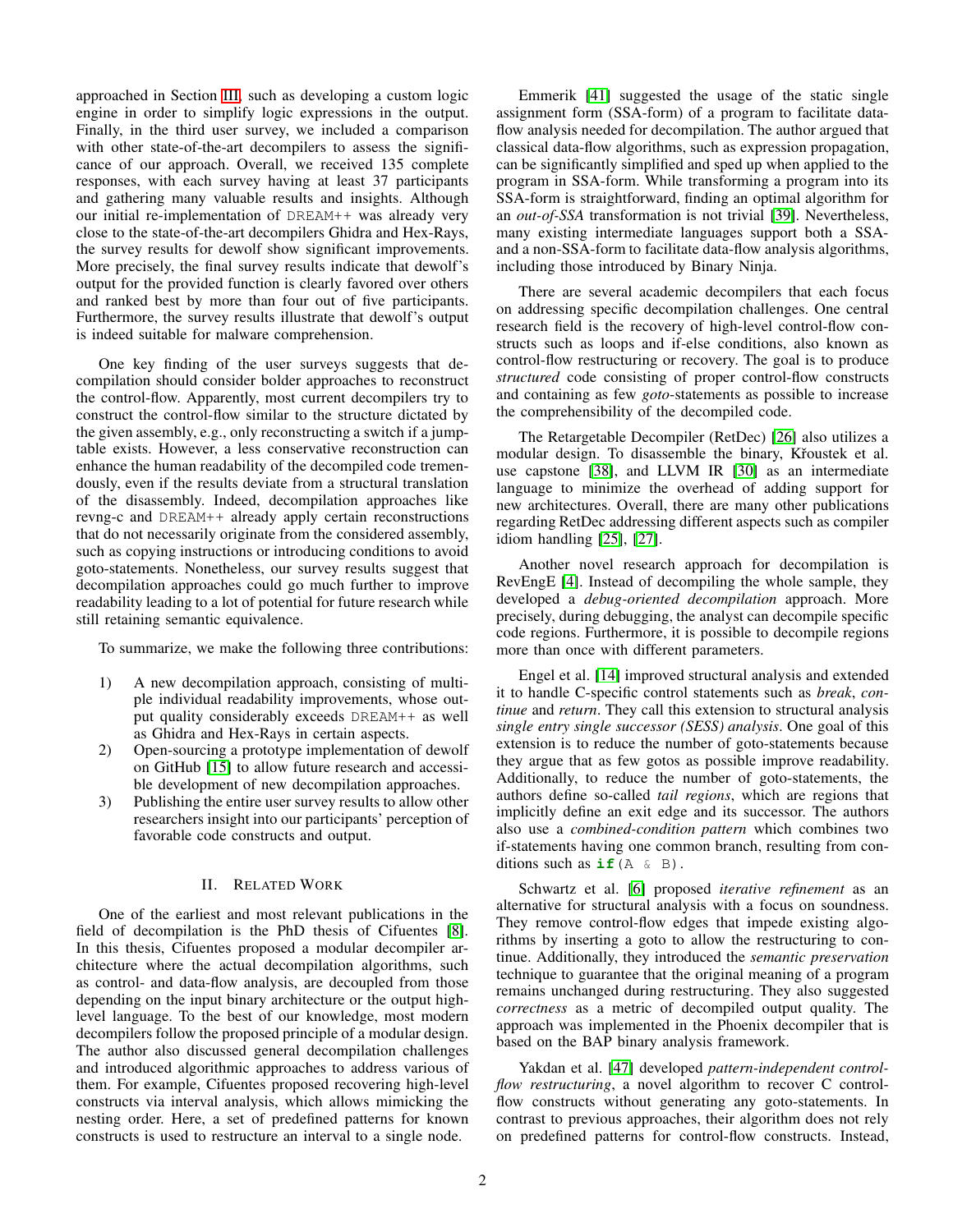it utilizes conditions based on the reachability of nodes in the control-flow graph to infer the corresponding high-level constructs. However, this also requires loops having a single entry and exit point. Because not all real-world samples fulfill this requirement, the authors introduced a *semantic-preserving transformation* technique that converts so-called *abnormal loops* into their single-entry-exit equivalent. Although such transformations allow subsequent goto-free restructuring, they lead to more complex control-flow graphs and ultimately longer output. The authors implemented a decompiler prototype called DREAM++ as an IDA Pro 6.5 plugin and further improved it by introducing readability enhancements. They also conducted a user survey to evaluate their approach [\[45\]](#page-13-20).

The revng-c decompiler [\[19\]](#page-13-6) is implemented on top of the revng binary analysis framework and introduces another new yet partially similar approach to produce goto-free output. The authors argue that the main obstacle to high-quality human-readable decompilation is that complex control-flow graphs contain a lot of tangled paths. Consequently, they *comb* complicated paths in the control-flow graph by duplicating particular graph nodes, which are either single basic blocks or already restructured and collapsed regions. The resulting output is indeed goto-free and has a less tangled controlflow, but it may contain duplicated code snippets. In order to avoid extensive copying of large regions, the authors perform *untangling* which is the duplication of specific paths leading to the exit of the control-flow. When untangling is necessary, it is performed before combing to duplicate fewer nodes. Presumably, there is no universally valid guideline stating whether duplicated code should be preferred over a more complex control-flow as this may often depend on the given function and the analyst's personal preference.

In contrast to research approaches, commercial decompilers strongly focus on providing a stable environment and usability features to facilitate manual and automated binary analysis. The Hex-Rays decompiler [\[21\]](#page-13-21) integrated into IDA Pro can be considered the de-facto industrial standard. Although a few talks discuss some of Hex-Rays decompilation techniques [\[17\]](#page-13-22), [\[18\]](#page-13-23), the main decompilation approaches and algorithms remain unpublished. On the other hand, Ghidra [\[34\]](#page-13-24), the reverse engineering framework developed by the NSA, is widely considered to be a free alternative to Hex-Rays and the state-ofthe-art open-source decompiler. Instead of advancing the field of decompilation in general, Ghidra aims to ease decompilation for manual analysis. While the developers did not scientifically publish any of their utilized approaches, both the documentation and source code are available on GitHub [\[35\]](#page-13-25). Moreover, there are other less commonly mentioned decompilers besides Ghidra and Hex-Rays including FoxDec, JEB, angr, radare2's r2dec, Rizin's Cutter, and Binary Ninja's Pseudo C.

In the past few years, several decompilation approaches based on (recurrent) neural networks (NN) or neural machine translation have been proposed [\[23\]](#page-13-26), [\[24\]](#page-13-27), [\[28\]](#page-13-28). Although these approaches are allegedly language-independent, they are typically limited to short code snippets due to network design and memory requirement restrictions. Most authors argue that writing and maintaining conventional or traditional decompilers is slow, costly, unscalable, or requires a high level of expert knowledge. However, neural approaches often rely on sophisticated pre- and post-processing to add language domain knowledge to the model [\[23\]](#page-13-26), [\[24\]](#page-13-27) or even use traditional control- and data-flow recovery to improve the output [\[28\]](#page-13-28).

The most critical issue with approaches employing NNs or similar is that models typically learn the appearance of the code rather than capturing semantic equivalence. Even though there is a loss of information during compilation which could justify not relying on semantics, the resulting binary still contains enough information to be translated in a semantic preserving way to the target language by exact and well-researched algorithms. Additionally, finding a bug in incorrect decompilation is far more straightforward in a codebase employing a traditional approach than identifying the reasons for the model producing wrong results. Finally, as current approaches illustrate, the utilization of NNs requires a lot of computational power to decompile even very simple code snippets. However, decompilers are particularly essential for complex functions of which the assembly cannot be understood as easily as of simple functions. Unfortunately, real-world programs and especially malware samples are typically rather large which renders current neural-network-based approaches unsuitable for reverse engineering of real-world malware.

# III. APPROACH

<span id="page-2-1"></span>In this section, we introduce *dewolf*, our improved approach for decompilation based on the previous state-of-theart research approach DREAM++. This section is structured as follows: First, we will discuss our decompiler and intermediate language selection criteria in Section [III-A.](#page-2-0) Next, in Section [III-B,](#page-3-0) we will introduce our approach dewolf and describe its improvements over previous approaches. Finally, we will conclude this section with additional details about some specifics of dewolf (see Sections [III-C](#page-5-0) to [III-E\)](#page-7-0).

# <span id="page-2-0"></span>*A. Framework Selection Criteria*

Our goal is to improve the decompiler output in terms of readability by developing new and improving existing approaches. The first step is to determine which decompilers or decompilation approaches are suitable for readability-focused research. Previous studies have shown that gotos significantly aggravate analysts following the control-flow during static analysis [\[14\]](#page-13-19), [\[19\]](#page-13-6), [\[46\]](#page-13-29). Consequently, we decided to follow a goto-free approach and base our research on such an approach. To the best of our knowledge, DREAM++ and revng-c are the only two recent approaches producing goto-free output. Therefore, these are the only two suitable decompilation approaches as a base for dewolf.

While both of those approaches use quite similar techniques for control-flow recovery and restructuring, revng-c uses code duplication in addition to structural variables to avoid goto-statements. However, even though Gussoni et al. [\[19\]](#page-13-6) use untangling to reduce the amount of copied code, they still cannot prevent the duplication of large code blocks. Although inserting a few lines of code may be beneficial when notably simplifying the control-flow, inserting large and potentially nested code snippets is often undesirable. We ultimately opted to use the algorithms introduced by DREAM++ over those from revng-c as code duplication may be unfavorable for the readability of the output. Additionally, DREAM++ achieved noteworthy results in their conducted user surveys while also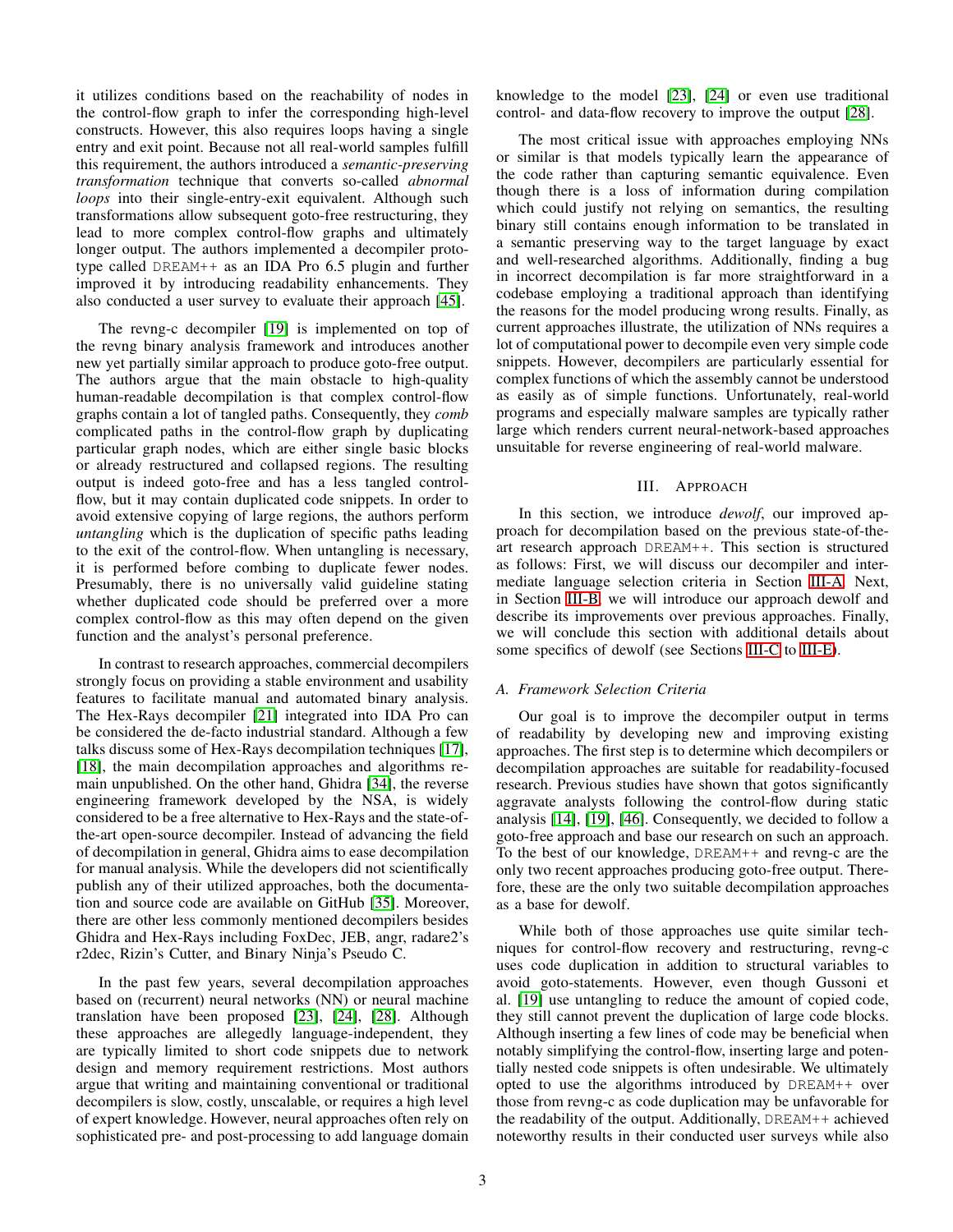focusing on human analysis. Finally, starting with an approach that does not copy any instructions allows us to deliberately choose when, where, and how many instructions we copy in a future approach, potentially respecting a user's preference.

Because the openly published prototype implementation of DREAM++ was not well-maintained and does not work on recent IDA versions, we decided to re-implement the algorithms introduced in the corresponding publications [\[45\]](#page-13-20), [\[46\]](#page-13-29). As part of the adoption, we want to base our approach on an intermediate language of an existing binary analysis framework due to the following reasons. First, this avoids reimplementing well-known low-level algorithms such as translating a given function to SSA-from. Second, this also ensures that our approach is platform-independent. We decided not to integrate our approach into an existing decompiler-framework such as Ghidra or Hex-Rays because this usually impairs their workflow and requires extensive implementation efforts independent from the approach itself.

There are multiple intermediate languages and related lifters that can lift a given binary file each having their advantages and limitations [\[11\]](#page-13-30), [\[18\]](#page-13-23), [\[30\]](#page-13-15). For our research, we decided on the following selection criteria: (i) An accessible and comprehensive API to allow fast prototyping, (ii) an included SSA-form for the intermediate language to assist data-flow analysis, (iii) typed variables instead of registers as well as the elimination of stack-usages to further backup the platform-independence of our approach, (iv) function call parameters linked to each function call, and (v) a well-maintained framework. Given these criteria, we opted to use the Medium Level Intermediate Language (MLIL) from Binary Ninja in SSA-form. The MLIL allows us to develop decompilation approaches platform-independently while still supporting all platforms supported by Binary Ninja. Additionally, MLIL implements our desired abstractions like variables instead of registers and offers a well-maintained and -documented API. The impact of Binary Ninja on our results is limited to basic and well-known algorithms described in the selection criteria.

# <span id="page-3-0"></span>*B. Methodology*

In the remainder of this section, we only describe differences or improvements we made over the existing approach. All details not explicitly mentioned in this section are equal or at least similar to the publications related to DREAM++ [\[46\]](#page-13-29), [\[47\]](#page-13-7). For instance, the control-flow restructuring has been kept identical except for some minor adjustments described below and some improvements of the switch-recovery. As already mentioned, the prototype implementation of DREAM++ as IDA Pro plugin is quite fragile and lacks support for 64 bit binaries. Consequently, we re-implemented its algorithms as a Binary Ninja Plugin [\[42\]](#page-13-31) utilizing the medium-level intermediate language (MLIL) in SSA-form as a starting point.

Figure [1](#page-3-1) shows the structure of dewolf. Similarly to the decompiler structure proposed by Cifuentes [\[8\]](#page-13-10), dewolf is structured into the four phases *frontend*, *preprocessing*, *pipeline stages*, and *backend*. While frontend and backend are congruent with the design by Cifuentes, we utilize a preprocessing phase to normalize the frontend's output, more specifically, the output produced by Binary Ninja in our prototypical implementation. The majority of our improvements to

<span id="page-3-1"></span>

Fig. 1: The four phases of the dewolf decompiler.

enhance the decompiler output or stability over DREAM++ are implemented as pipeline stages and are platform-independent, like the universal decompiling machine proposed by Cifuentes.

Generally, we introduce three types of improvements: First, we include commonly known or already published algorithms not yet implemented by DREAM++, e.g., using continue statements in loops. Second, we improved some of the algorithms already integrated into DREAM++, such as stability improvements for for-loop recovery. Finally, we introduce a few completely new algorithms, like a novel approach for out-of-SSA using graph coloring. Two of the more complex improvements will be discussed more thoroughly in Sections [III-C](#page-5-0) and [III-D.](#page-5-1) To illustrate the improvements, Figure [2](#page-4-0) shows an example function that has been decompiled with the initial re-implementation of DREAM++ and also with the most recent version of dewolf. The introduced improvements have a significant impact on the readability and the structure of the output, at least for this particular function.

In the remaining part of this section, we will give a short overview of achieved improvements over DREAM++ and shortly summarize each improved algorithm. Because most improvements are either well-documented elsewhere or relatively small, we will not discuss most of them in more detail. Since we have published our prototype on GitHub [\[15\]](#page-13-0), anyone interested in more specific details of the introduced algorithms can look up the well-documented source code.

*1) Liveness Analysis:* We use liveness analysis to construct the interference graph that we need in various algorithms of dewolf. For example, we use it to create the dependency graph used during the out-of-SSA transformation. In our approach, we utilize liveness sets by exploring paths from variable usages according to Brandner et al. (Algorithm 4) [\[5\]](#page-13-32).

*2) Switch Variable Detection:* To enhance the comprehension of complicated control-flows, programmers frequently use switch statements. However, in assembly generated by modern compilers, switch control-flows are often implemented using indirect jumps and jump-tables. To recover switch controlflows in those cases, we reconstruct the original switch variable by tracing the variable used to calculate the jump-offset until we reach its definition. Eventually, we can use this information to restructure a region using a switch to increase the readability.

*3) Subexpression Elimination:* After propagating expressions, there still may be certain expressions that occur multiple times. Unfortunately, depending on the complexity of such expressions, comprehending them multiple times is quite timeconsuming for the analyst. During subexpression elimination, we identify expressions that are already defined and used in other instructions as well as expressions that occur multiple times. Using the dominator tree, we find the closest possible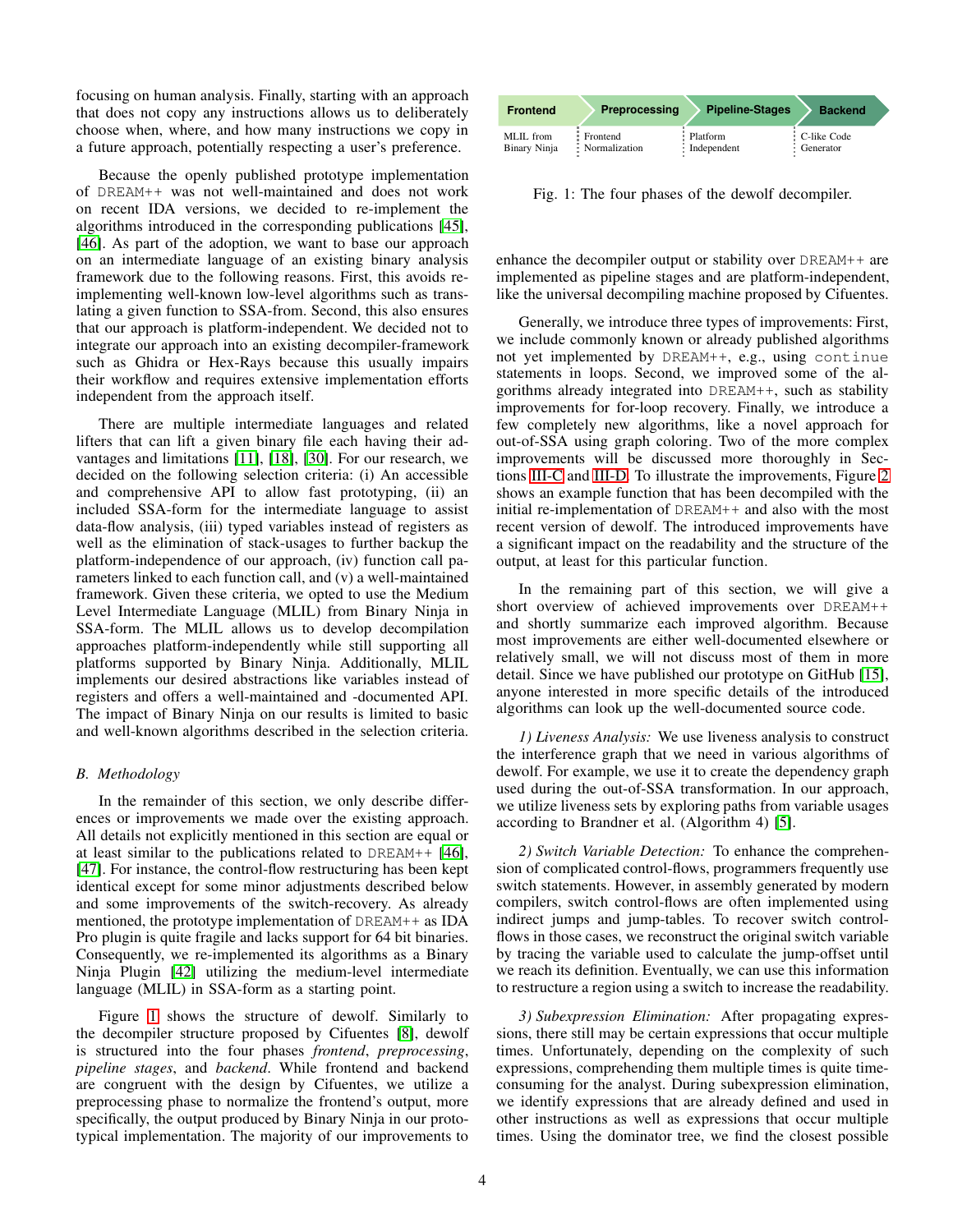```
1 void xor(char* s1, size_t slen, char* key, size_t keylen){
       2 printf("%lu\n", slen);
for(\text{int } i = 0; i < s \text{len}; i + i) {<br>s1[i] = s1[i] \text{key } [i \4 s1[i] = s1[i] key[i%keylen]; } }
```
(a) Source code of an example function.

```
1 int64_t xor(int64_t arg1, int64_t arg2, int64_t arg3,
    ֒→ int64_t arg4){
2 printf("\frac{1}{2}u", \frac{1}{2}g);
3 int32_t var_c = 0 \times 0L;
4 while(true){
5 int64_t \, \text{rax}\, 14 = \text{var}\, c;6 if ((arg2 <= var_c)){ break; }
 \mathsf{char} char* \text{rax\_4} = (\text{arg1 + var\_c});8 uint64 t rsi_1 = *rax_4 ;<br>9 int64 t rax 6 = var c;
               int64_t \, \text{rax}_6 = \text{var}_c;10 int64_t r dx_1 = 0 \times 0L;
11 char* \text{rax\_9} = (\text{arg3} + ((\text{rdx\_1:rax\_6}) \, ^{8} \, \text{arg4}));<br>12 uint64 t \text{rcx} = \text{arg 9}:12 uint64_t rcx = *rax_9;
13 int64_t rax_12 = (arg1 + var_c);
14 uint64_t rdx_4 = (rsi_1.esi ˆ rcx.ecx);
15 \arctan \frac{12}{2} = \text{rdx}_4 \cdot \text{dl};<br>16 \arctan \frac{12}{2} \cdot \text{tan } c = (\text{val})int32_t \, var_c = (var_c + 0x1L);17 return rax_14; }
```
(b) dewolf's output of initial re-implementation of DREAM++.

```
1 long xor(void * arg1, long arg2, long arg3, long arg4){
       2 int i;
3 int var_1;
4 void * var_0;
5 printf(\frac{1}{f} format \frac{1}{f} "$lu\n", arg2);<br>6 for (i = 0; arg2 > i; i++){
6 for (i = 0; \arg 2 > i; i++) {<br>
var_0 = arg1 + i;8 *var_0 = *var_0 ^ *(arg3 + (i + (OL << 0x40)) %
            \leftrightarrow arg4); }
9 var_1 = i;10 return var_1; }
```
(c) dewolf's output which is more concise and readable.

Fig. 2: Comparison between the output of our DREAM++ reimplementation and dewolf.

position to its usages for insertion to avoid unnecessary interference between variables. Eventually, we insert a definition for the common subexpression at the identified location and replace all its occurrences.

*4) Constant Representation:* In general, constant values are often displayed as hex-numbers in the decompiler output. However, as constant values can represent integers, characters, addresses, or else, a hexadecimal number might not always be the most suitable representation. Consequently, we approximate the most likely representation depending on the constant's type and value to enhance the comprehension of the decompiler output.

*5) For-loop Recovery:* While DREAM++ already included transformation rules from while-loops into for-loops, the introduced requirements to transform a given loop are actually quite strict. Because these strict rules result in only very few for-loop transformations in real-world samples, we developed a more stable for-loop recovery. Therefore, we can recover for-loops in many additional cases by altering and relaxing the rules proposed by DREAM++. For example, in contrast to DREAM++, we allow that the incrementation of the loop counter can be another than the loop body's *last* instruction as long as the defined and used variables remain unchanged before the next loop-iteration.

*6) Compiler Idioms:* Unresolved compiler idioms can be very challenging for the comprehension of a given function as they typically translate to complicated arithmetic calculations rather than the intended high-level expression. While DREAM++ did not consider compiler idioms, we decided to include algorithms to revert them. More specifically, we opted to integrate a very recently published approach for compiler idiom handling [\[12\]](#page-13-33) which uses automatically generated assembly patterns to annotate and revert the most common idioms.

*7) Array Access Detection:* In assembly language or intermediate languages, the concept of arrays does not exist. Instead, an array element access is represented as a dereference operation to a variable plus an offset, i.e.,  $*(base + valid_offset)$ . We find such candidates and mark them as potential array element access. Furthermore, we compute the base and the index, depending on the offset and the array size. Eventually, we discard candidates not fulfilling certain requirements, such as a consistent array size. The decompiler output displays dereference operations marked as array access as base[i].

*8) Elimination of Dead Paths and Loops:* After propagating expressions, some branch conditions may be rendered unfulfillable (or the opposite) and therefore introduce impossible paths ultimately leading to unreachable code. Certainly, analyzing dead code usually is not part of the analyst's objective and may significantly decrease efficiency. We identify such conditions and then eliminate *dead* paths or paths that are unreachable. Similarly, we can also remove dead loops which occur when the loop condition is always unsatisfied during the first loop entry. Overall, both algorithms remove unreachable basic blocks and can significantly reduce analysis workload.

*9) Elimination of Redundant Casts:* Binary programs produced by modern compilers are usually heavily optimized to make efficient use of the available registers. Since many assembly languages allow to access only parts of a given register, various cast operations can be introduced when lifting the assembly code to a more high-level intermediate representation. After propagating expressions, we may end up with many nested casts, some being semantically irrelevant. To declutter the output and considerably increase its readability, we introduce a set of rules for when a cast operation can be omitted due to irrelevance.

*10) Continue in loops:* The DREAM++ approach solely uses break-statements to indicate when the control-flow may exit a given loop. In contrast, we improved the control-flow restructuring by also using continue-statements to decrease the nesting depth where possible. More specifically, during the pattern-independent restructuring proposed by DREAM++, we do not exclusively add break-nodes on edges used to exit the loop. Instead, we additionally add continue-nodes on every edge having the loop-head as a sink.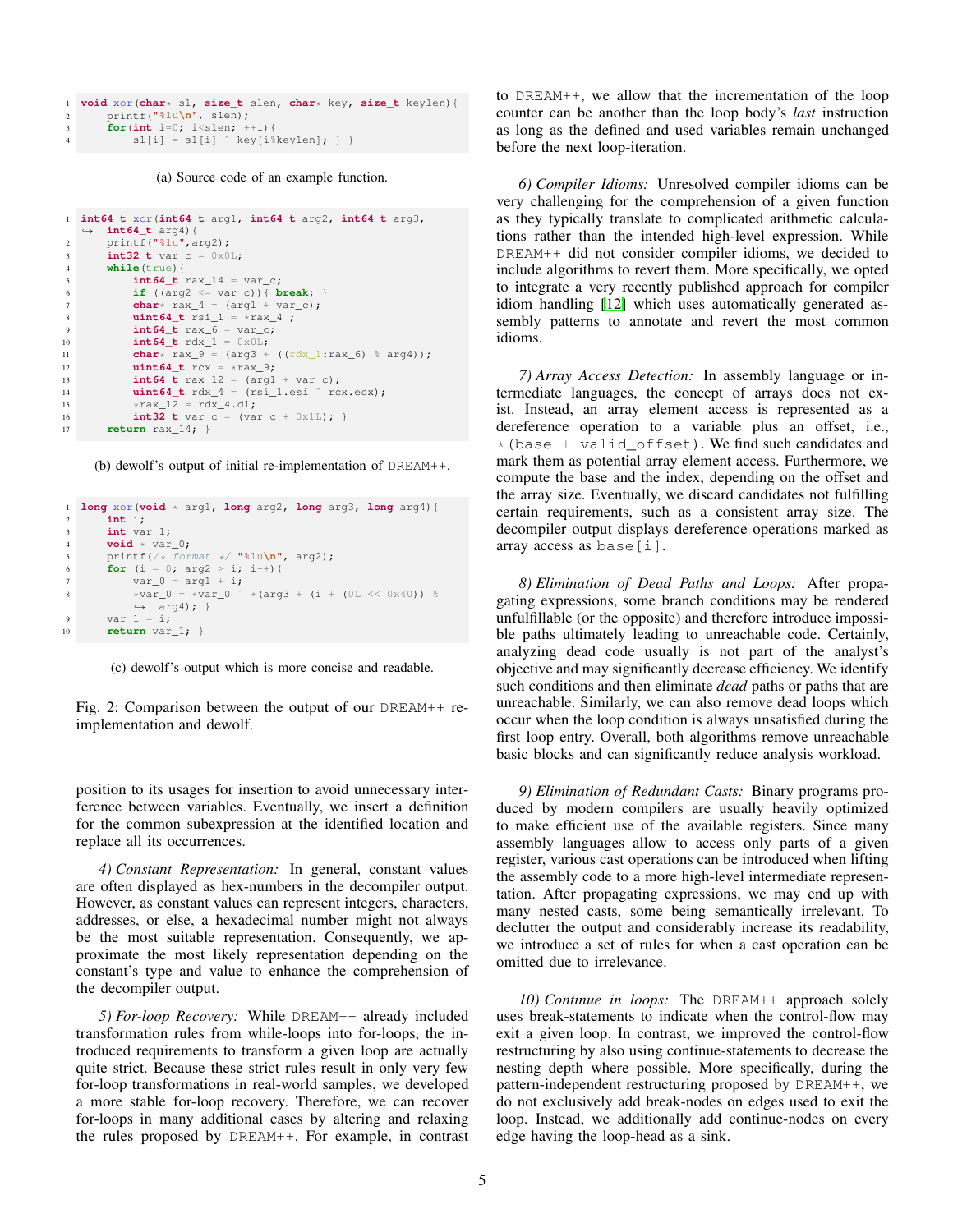#### <span id="page-5-0"></span>*C. Custom Logic Engine*

Logic expressions in binary executables are often strongly optimized to the target architecture and therefore are not always an intuitive translation of the original expressions. As a consequence, decompilers often employ a logic engine to simplify such expressions [\[45\]](#page-13-20) but also to, e.g., identify unreachable code during the elimination of dead loops/paths or during control-flow restructuring. However, the amount of logic engines featuring full support for logic on bit-vectors is quite limited. While the DREAM++ approach uses SymPy and z3 for condition simplification, it turned out that SymPy is too slow even when simplifying moderately long conditions. The z3 Theorem Prover is an open-source logic engine supporting satisfiability modulo theories (SMT) and bit-vector logic. Considering the vast number of forks on github [\[32\]](#page-13-34) and citations of their initial publication [\[10\]](#page-13-35), z3 can be considered the most relevant theorem prover and state-of-the-art.

Unfortunately, although being the state-of-the-art SMT solver, z3 is not optimal for our purpose either. Although being a full-fledged theorem prover and offering full support for bit-vectors, some design choices of z3 are unsuited to model popular processor architectures such as i386. For example, z3 favors signed operations over unsigned operations. While this seems like a reasonable choice, it may lead to unexpected simplification results when used for decompilation. For example, version 4.8.10 may simplify an unsigned operation into a conjunction of two operations, e.g., with all operands represented by 32-bit vectors:

$$
a \leq_u 25 \models a[5:31] = 0 \land a[0:4] \leq 25.
$$

Even though this simplification does not alter the logic, it raises the complexity and length of the output considerably. This lack of simplification is particularly relevant since unsigned operations are predominant when handling pointers on any architecture. Additionally, z3 has problems simplifying conditions that often occur during the restructuring, e.g., z3 is not able to make the following simplification:

$$
(a = 1 \lor a = 2 \lor a = 3 \lor a = 4) \models 1 \le a \le 4.
$$

Without a doubt, the complexity of logic statements as well as branching conditions has a direct impact on the readability of the decompiled code. Because we noticed several simplification problems, and had significant obstacles with signed operations, we eventually opted to develop a graphbased logic engine fitting our requirements. Although it only provides a small subset of the functionality provided by z3, we designed it for the particular use case of modeling logic expressions generated from assembly language. More specifically, using a custom logic engine allows us to include exactly the simplifications we need during decompilation.

The custom engine utilizes graphs to model logic formulas and defines simplification methods for various common combinations of different operations. We store each formula as part of a graph representing all conditions for a given context which can contain multiple terms and clauses. Further, each operation and bit vector (representing a variable or constant) is represented by a graph node. Finally, we represent the relation between the operations and bitvectors via directed-edges, either definition edges linking a variable to its definition or operand edges connecting an operation with its operands.

Using our graph representation, we can define a lightweight form of equality based on graph coloring algorithms, also used for graph similarity [\[33\]](#page-13-36). Besides, it offers many practical advantages, e.g., we do not need sophisticated methods to deal with the ordering of operands or to copy and replace terms in an expression. Finally, we can traverse edges to compute the graph predecessors or successors to view relations easily, e.g., between subexpressions. We open-sourced the logic engine alongside the decompiler on GitHub [\[16\]](#page-13-37).

#### <span id="page-5-1"></span>*D. Improved Out-of-SSA*

Many data-flow-algorithms are applied to a program in SSA-form because it simplifies many algorithmic challenges [\[41\]](#page-13-11). However, because in SSA-form each variable is defined exactly once, basic blocks with multiple entries may cause variables to have a different value depending on the control-flow. To resolve this problem, ϕ*-functions* are used to assign variable values depending on the control-flow. Conceptually, all  $\varphi$ -functions are executed simultaneously in each basic block. However, there is no analogous concept of  $\varphi$ -functions in the C-language. Thus, we have to eliminate them at some point to obtain valid C output. Unfortunately, removing  $\varphi$ -functions is not trivial due to the lost-copy and swap-problem [\[39\]](#page-13-12). Hence, it is no surprise that there is still ongoing research about this topic [\[5\]](#page-13-32), [\[39\]](#page-13-12). However, most of these algorithms are rather complicated and distinguish many different cases. Therefore, we developed a more straightforward algorithm. One benefit of our approach is that we do not distinguish between multiple cases depending on the usage of variables in the  $\varphi$ -functions of a basic block.

Our approach consists of three algorithms, namely *removing circular dependencies* of ϕ-functions, *lifting* ϕ-functions, and *renaming* variables. It is possible to remove the circular dependency and lift the  $\varphi$ -functions first, and then rename the variables or the other way around. Similar to other approaches, we remove the circular dependency on  $\varphi$ -functions by inserting copies. We argue that the  $\varphi$ -functions  $\varphi_1, \varphi_2, \dots, \varphi_l$  depend circularly on each other if they are all contained in the same basic block and if the variable, defined via  $\varphi_i$  (for  $1 \leq i \leq l$ ), is used in  $\varphi_{i+1}$  (with  $\varphi_{i+1} = \varphi_1$ ). Hence, it is impossible to order  $\varphi$ -functions such that we execute them successively when they depend circularly on each other. After resolving the circular dependencies, we can order the  $\varphi$ -functions into a possible execution order. Given such an order, it is possible to move the instructions represented by the  $\varphi$ -functions to the predecessor blocks. In the following, we will describe each of the three steps in more detail. Figure [3](#page-6-0) illustrates an overview of the approach applied to a cfg.

*1) Remove circular dependency:* As mentioned before, the goal of this algorithm is to insert copies such that we can execute the  $\varphi$ -functions one after another. To find the variables for which we have to insert copies, we construct a dependency graph as shown in Figure [3b.](#page-6-0) This graph contains one vertex for each variable that is defined via a  $\varphi$ -function and we add an edge  $(u, v)$  between two variables  $u, v$  if v is used in the  $\varphi$ -function defining u. This means, having the  $\varphi$ -functions  $u = \varphi(0, v)$  and  $v = \varphi(y, z)$ , we add the edge  $(u, v)$  to the dependency graph. The edge  $(u, v)$  indicates that we have to execute the  $\varphi$ -function defining u before the  $\varphi$ -function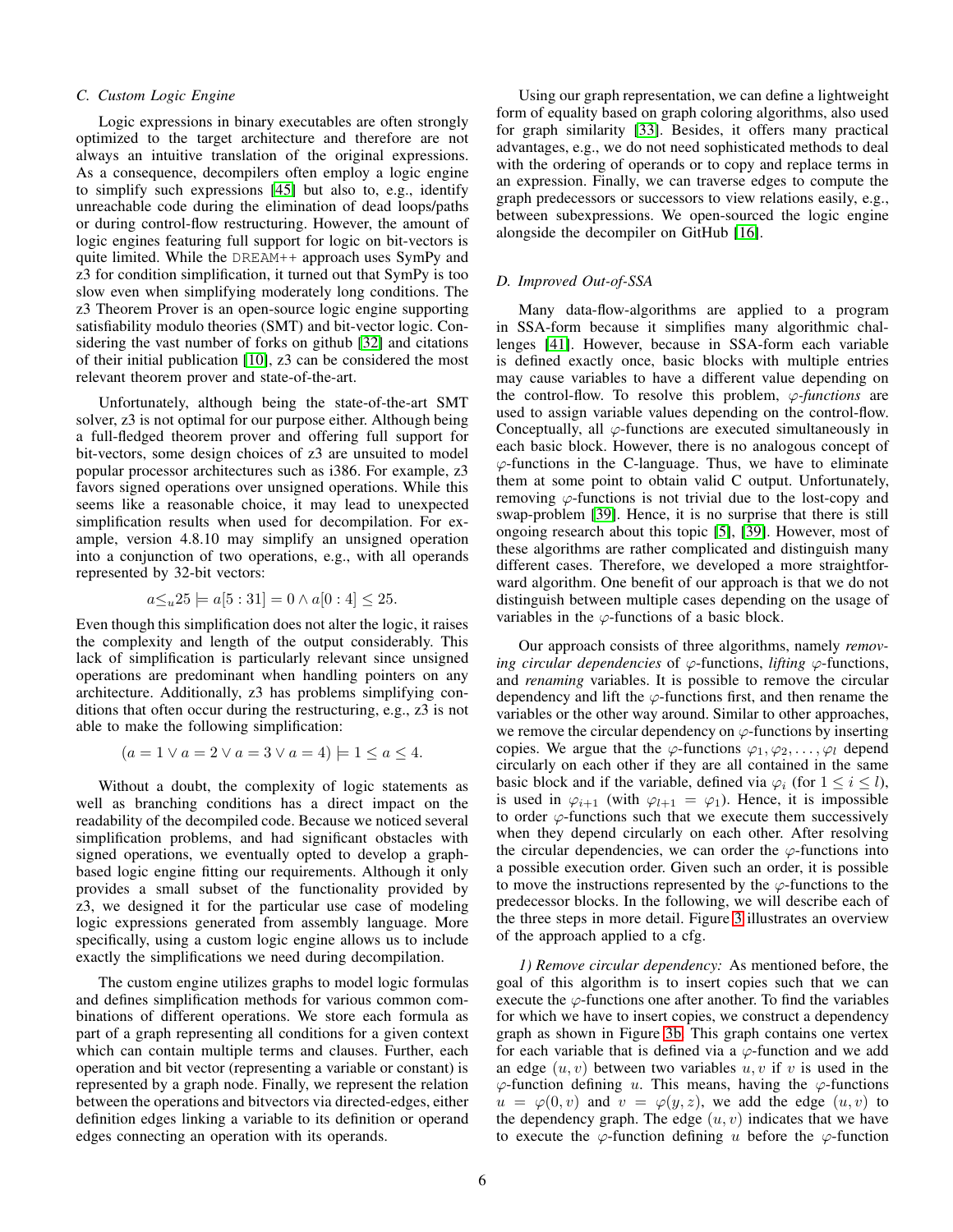<span id="page-6-0"></span>

Fig. 3: Illustration of each step from our out-of-SSA algorithm applied to an example cfg.

defining v because we need the value of v before the  $\varphi$ functions reassigns it for the computation of  $u$ . Now, a cycle in the dependency graph is equivalent to having  $\varphi$ -functions that depend circularly on each other.

To resolve the circular dependency between the  $\varphi$ functions, we compute a directed feedback vertex set (directed fvs) in the dependency graph; a directed fvs is a set  $X$  of vertices whose removal results in an acyclic graph. Although computing a directed fvs is NP-hard [\[22\]](#page-13-38), we can find such a set in constant time because we only have a constant number of vertices in each basic block and because we do this computation for each basic block independently. Nevertheless, we only use an approximation to compute the directed fvs. Now, for every  $\varphi$ -function  $x = \varphi(\ldots)$  defining a variable x contained in the directed fvs X, we replace the  $\varphi$ -function by copy  $x = \varphi(\ldots)$ . Furthermore, we add the instruction  $x = \text{copy}\_x$  after the last  $\varphi$ -function because variable x must have the value of copy  $x$  after all as shown in Figure [3c.](#page-6-0) Afterward, the dependency graph is acyclic because it does not contain any vertex of the set  $X$ , and all copies are isolated in the dependency graph. Finally, we arrange the  $\varphi$ -function according to a topological order of the dependency graph, implying that we can execute them in this order.

*2) Lift* ϕ*-functions:* To apply this algorithm the circular dependency of the  $\varphi$ -functions must be resolved and the  $\varphi$ functions must be ordered in a valid execution order. Thus, this algorithm always runs directly after resolving the circular dependencies and sorts the  $\varphi$ -functions accordingly.

Since the  $\varphi$ -functions can be executed successively, we can "lift" the instructions represented by each  $\varphi$ -function to the predecessor basic blocks. More precisely, for each  $\varphi$ function  $x_0 = \varphi(x_1, x_2, \dots, x_l)$  we have a mapping that maps from each predecessor basic block to the variable or constant assigned to  $x_0$  when the flow enters over this basic block. We add the assignment  $x_0 = x_i$  at the end of the basic block  $BB_i$ corresponding to  $x_i$  when the basic block does not end with a branch. Otherwise, we add a new basic block between the current basic block and  $BB_i$  and add the assignment in the new basic block. After this step, all  $\varphi$ -functions are removed by moving the definitions to the predecessor basic blocks as shown in Figure [3d.](#page-6-0) The lifted assignments are ordered according to the order of the  $\varphi$ -functions. After this step, the program is no longer in SSA-form.

*3) Rename Variables:* There are many possible ways to rename the variables. The easiest renaming strategy is to assign each variable its name in SSA-form, i.e., the variable  $v$  with label 4 gets name  $v_4$ . However, this leads to many variables and many copy assignments.

In general, when renaming variables, we only have to make sure that two variables solely get the same name when they do not interfere. One possible way to achieve this is to use graph coloring. More precisely, given any valid coloring of the interference graph like in Figure [3e,](#page-6-0) we can assign all variables of the same color class the same name. Sadly, finding a vertexcoloring with a minimum number of colors is NP-hard [\[22\]](#page-13-38). However, there are many special cases where this problem is solvable in polynomial time, e.g., in chordal graphs, and there exist multiple heuristic and greedy algorithms. Currently, we use lexicographical BFS to find the order in which we color the vertices. We always use an existing color, if possible, and introduce a new color otherwise. To get rid of as many copyassignments as possible, we have some additional rules on how to choose between multiple possible existing colors.

As mentioned before, it is possible to apply the algorithms in two different orders. When renaming variables first, the program is still in SSA-form which implies that the interference graph is chordal [\[20\]](#page-13-39). Thus, we can compute an optimal coloring in linear time using our coloring algorithm. Although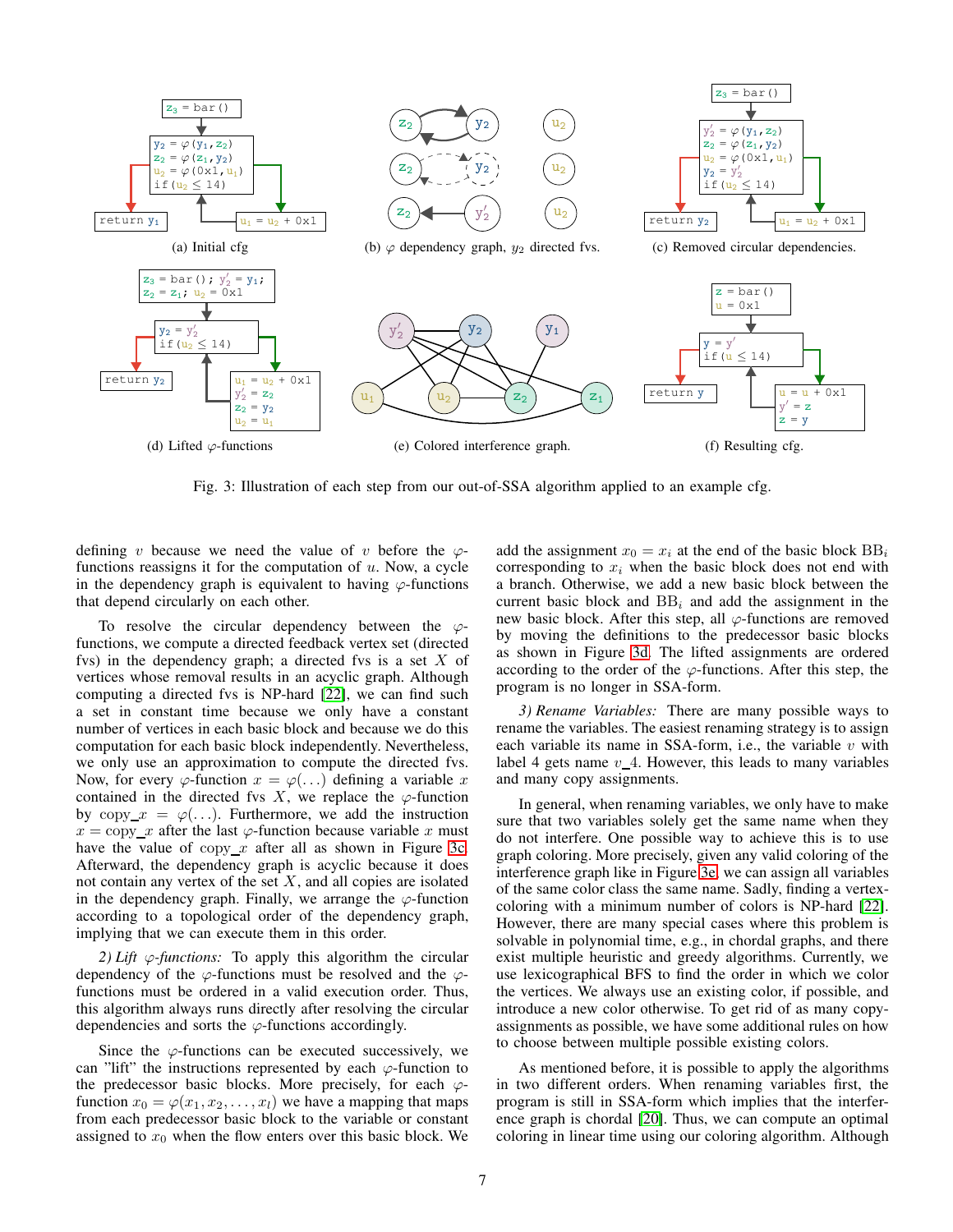this initially leads to a minimal number of variables, starting with the renaming can produce more circular dependencies between the  $\varphi$ -functions. Hence, we may have to insert more copies when resolving the circular dependencies.

On the other hand, the interference graph may no longer be chordal once we removed the  $\varphi$ -functions by removing the circular dependencies and lifting them. Consequently, our algorithm may not compute an optimal coloring. However, due to our additional rules on how to choose between the existing colors and the fact that the graph is nearly chordal, the result is still sufficient.

### <span id="page-7-0"></span>*E. Reliability and Correctness Testing*

While developing the above improvements, we made significant changes to the decompilation process, each typically based on a small number of test functions. However, it is impossible to consider the entire universe of binary functions when developing any new algorithm, resulting in bugs and crashes when decompiling other functions. This section outlines our approach for decompiler testing and the strategies we used to improve dewolf's reliability and correctness.

*1) Decompiling a fixed set of functions:* In addition to handwritten test cases, we used Coreutils 8.32 and a subset of the LLVM test suite to find regressions and fix decompilation bugs. We integrated tests for the Coreutils dataset to our continuous integration pipeline to proactively identify problematic functions for new analyses.

*2) Fuzzing with Csmith:* We fuzzed dewolf with Csmithgenerated functions [\[48\]](#page-13-40), to find bugs that did not occur in the above set. While this was most useful during early development, it did not help to identify subtler semantic issues.

*3) Differential fuzzing of re-compiled code:* We used differential fuzzing to test the semantic correctness of our lifter and transformations. We limited our attempts for re-compilation of decompiled code to the simplest possible functions from the LLVM test suite and generated by Csmith, which (i) do not call other functions, (ii) do not use global variables, and (iii) do not use structures or unions. By excluding vast swathes of possible programs, we can focus on semantic transformations applied by dewolf.

We tested the originally compiled binaries against their decompiled and re-compiled counterparts. To perform the tests, we generated harnesses for use with the Nezha framework [\[36\]](#page-13-41). The differential fuzzing tests helped us to fix multiple integer promotion casting bugs as well as type recovery bugs which we would not have identified otherwise. Figure [4](#page-7-2) shows an example for an identified bug.

Our testing experience showed that fuzzing and differential testing are readily applicable to decompilers. While we were only able to re-compile and differentially fuzz a small subset of randomly-generated functions, it has increased our confidence in the accuracy and correctness of dewolf.

# IV. EVALUATION

<span id="page-7-1"></span>As already mentioned, our improvements for decompilation approaches from the previous sections are heavily focused on enhancing decompilation for manual static analysis by humans.

```
1 int test_case(int argc) {
short s1 = (\text{arge} > 3) ? \text{arge} : -769;
     3 unsigned short us2 = (unsigned short) s1;
     4 return us2; }
```
(a) Original source-code, adapted from the LLVM test suite [\[29\]](#page-13-42), resulting in test\_case(69794316) == 64012 (2 bytes).

```
unsigned long test_case(int arg1) {
  short var_0;
  3 if (arg1 > 2) var_0 = (short)arg1;
  else var_0 = -769;
  5 return (unsigned int)var_0; } // should be ushort
```
(b) Recompiled output from dewolf decompiler, resulting in test\_case(69794316) == 4294965772 (4 bytes).

Fig. 4: A casting bug found using differential fuzzing. Both values are equal to -1524 in their respective signed variants, but leads to confusion when used as-is by a solver.

In general, the quality of code can either be evaluated using quantitative measurements, i.e., code metrics, or by conducting user surveys. Some of the most common code metrics are *Source Line of Code*, *Halstead Software Science*, *ABC*, *Mc-Cabe Cyclomatic Complexity*, *Henry and Kafura's Information Flow*, and *Nesting depth*. However, a major downside of using such metrics for evaluation is that each metric favors a particular behavior which may not necessarily lead to a better code readability. For example, the revng-c approach [\[19\]](#page-13-6) uses the McCabe Cyclomatic Complexity for their evaluation. However, this metric favors their way of duplication without measuring its disadvantages. When copying a node with  $\geq 2$ predecessors and one successor such that each duplication has one predecessor, the code size may considerably increase whereas the cyclomatic complexity does not change. When duplicating arbitrarily big basic blocks without any successor, the cyclomatic complexity may even decrease, although such duplicating obviously harms the code's readability and decreases its quality.

Even combinations of code metrics such as McCabe Cyclomatic Complexity *and* Lines of Code are not sufficient to assess the readability since reducing the lines of code does not always help a human analyst. For example, tweaking expression propagation to generate rather long lines of code can be quite difficult to understand for a human analyst although reducing the lines of code. To conclude, each code quality metric considers only one aspect of the code and hence has advantages and disadvantages [\[3\]](#page-13-43). Consequently, the most natural way to evaluate our approach in terms of readability is to conduct user surveys. Principally, a user survey is *the only* way to measure improvements in readability or comprehension for a human analyst, as they can be measured by comparing outputs or extracting a baseline from the answers. Therefore, using an extensive survey to study analysts' preferences regarding code constructs or output formats is most appropriate.

As described in Section [III,](#page-2-1) our decompilation approach consists of various improvements which we can either evaluate individually or collectively as a whole. Although the individual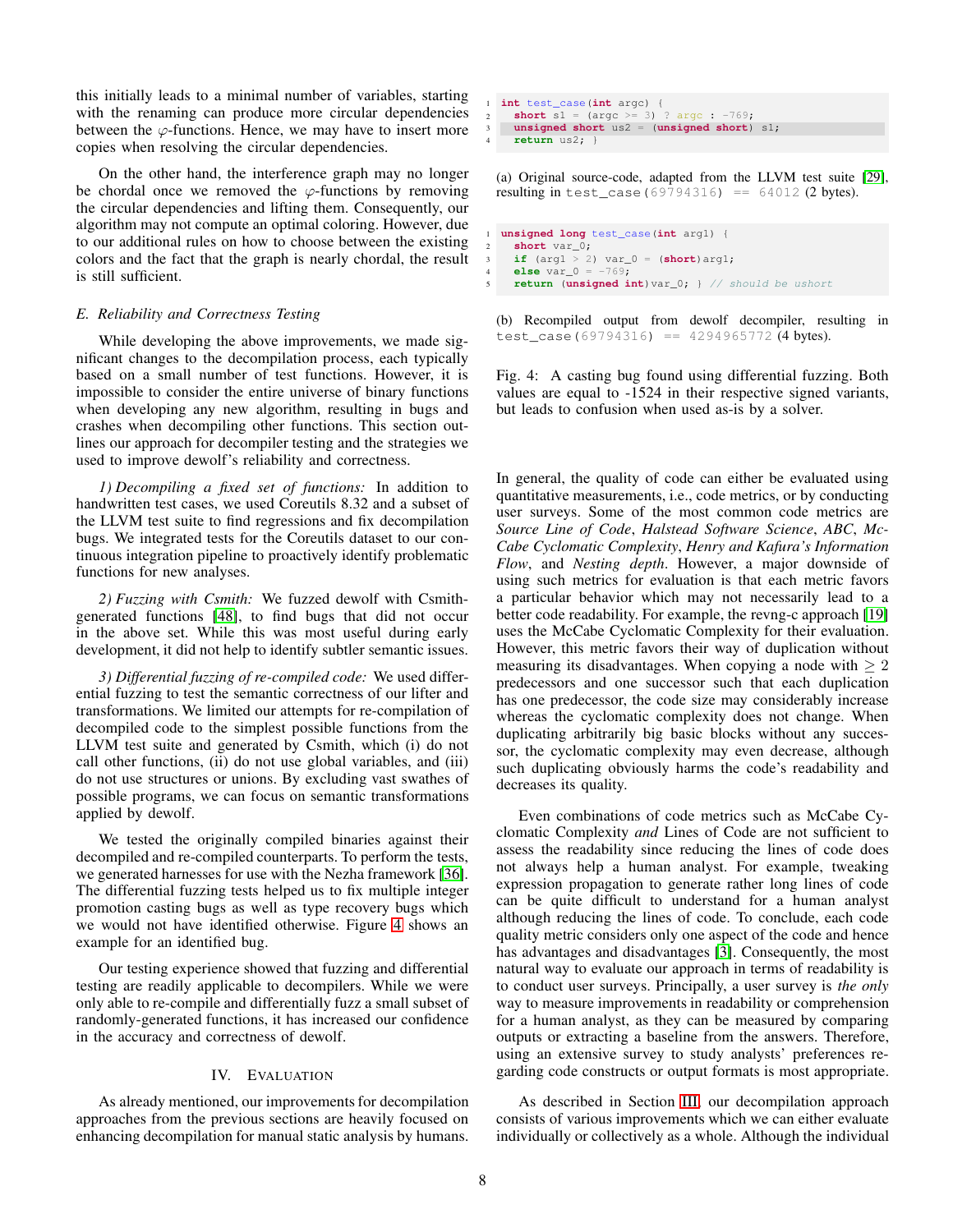<span id="page-8-0"></span>

|   |             | <b>Responses</b> |                   | Time (in minutes) |     |     |
|---|-------------|------------------|-------------------|-------------------|-----|-----|
| # | Execution   | Total            | F <sub>0</sub> 11 | 25%               | 50% | 75% |
|   | $2020 - 10$ | 84               | 37                | 41                | 75  | 126 |
| 2 | $2021 - 04$ | 98               | 44                | 17                | 35  | 57  |
| 3 | $2021 - 10$ | 85               | 54                | 24                | 38  | 57  |

TABLE I: Metadata of the conducted surveys including the month of execution, the number of total resp. full responses, and the average resp. median time per full response.

and incremental evaluation would allow assessing the individual impact of each improvement, this would result in an unmanageable number of combinations which goes far beyond what we are able to evaluate with user surveys. Additionally, we presume that the impact of each individual contribution is rather small and may not result in measurable improvements. Consequently, we opted for an evaluation of our decompiler approach combining all introduced improvements.

During our research, we conducted a total of three user surveys, each with a focus on the evaluation of one of the following three aspects: First, identifying the limitations of DREAM++, finding constructs preferrable by analysts, as well as relevant research questions. Second, we evaluated whether the improved output of our approach is sufficient to comprehend a realistic malware sample since this is a crucial task of a decompiler. Finally, we compared our approach to the open-source and commercial state-of-the-art decompilers Ghidra and Hex-Rays. In general, each conducted user survey consisted of multiple parts and was of considerable length (see Table [I\)](#page-8-0). In addition to the already mentioned parts, we also included questions for self-assessment and feedback regarding the survey itself. Especially the feedback about the surveys helped us improving them in each iteration. One disadvantage of such a broad user survey is the high number of incomplete responses. However, after the first survey, we managed to decrease the proportion of incomplete responses by optimizing the question structure.

*1) Survey Participants:* Gathering participants for user surveys with a highly specific topic like decompilation or reverse engineering is not particularly easy. Certainly, the first choice for participants are professional reverse engineers or people who are professionally active in malware analysis. Unfortunately, there are neither plenty professionals in these areas nor are they available to take part in time-consuming studies resulting in fewer participants compared to less-technical surveys.

However, it is arguable that people with a solid understanding of the C programming language can participate in our survey as well. First, most decompiler outputs are syntactically very similar to C code which is comprehensible by programmers, computer scientists, and others. Second, comprehension and preference for the format of C-like source code does not require reversing skills. Finally, the ultimate goal is to generate output also non-experts can comprehend because learning reversing and assembly is very difficult and timeconsuming [\[31\]](#page-13-9). Consequently, we did not limit our survey to participants with experience in reverse engineering and were pleasantly surprised by the extensive participation.

In Figure [5](#page-8-1) one can see that most participants have experience with C according to their self-assessment (see Sec-

<span id="page-8-1"></span>

Fig. 5: The participants' reversing and C experience across all user surveys. For the first survey (ranking from 1 to 10), we merged 1+2 to *None*, 3+4 to *A few hours*, and so on.

tion [IV-D\)](#page-11-0). In the second and third survey roughly 60% of the participants stated they had C-experience. As expected, the number of participants with reversing skills is comparatively low. Nevertheless, we gathered more than 40% of participants with allegedly substantial reversing skills in the final survey. The contribution of the skill levels is not surprising since our participants mainly consisted of students who completed a lecture in malware or program analysis, colleagues with experience in malware analysis or at least with C coding skills, and some professional reverse engineers.

*2) Survey Platform:* We opted to use an online platform to conduct our surveys to not be limited to geographically close participants, to avoid time constraints, and to ensure anonymous data collection. More specifically, we used a privately hosted instance of LimeSurvey [\[13\]](#page-13-44). At the beginning of each survey, we sent a survey link to potential participants. In total, each survey was active for two weeks, allowing the participants to find time to complete the survey questionnaire.

Due to the page limit, we will only discuss a subset of the survey questions and results in this paper. Appendix [A](#page-14-1) contains a few more details on some of the results. Additionally, we separately published the complete questionnaires, results, and samples of all surveys on GitHub [\[40\]](#page-13-1).

### *A. Survey 1: Limitations of Dream*

One main goal of the first user survey was to evaluate how our re-implementation of the DREAM++ approach performs against the commercial and open-source state-of-theart. We decided to use the Ackermann function (Figure [6\)](#page-9-0) compiled with GCC 10.0.1 since it is a non-trivial arithmetic function featuring non-primitive recursion. Then, we decompiled the Ackermann function with dewolf (DREAM++ reimplementation), Ghidra 9.1.2., and Hex-Rays 7.5. SP2, and we randomly assigned each participant one output. Overall, we collected data about the comprehension and subjective trends regarding the presentation of the three different outputs.

To verify how well the participants understood the given function and to validate the participant's self-assessment, we asked which values the function returns for two different sets of parameters and which parameter combinations result in the most recursive calls. Figure [7](#page-9-1) shows the comprehension results divided by the decompiler that generated the output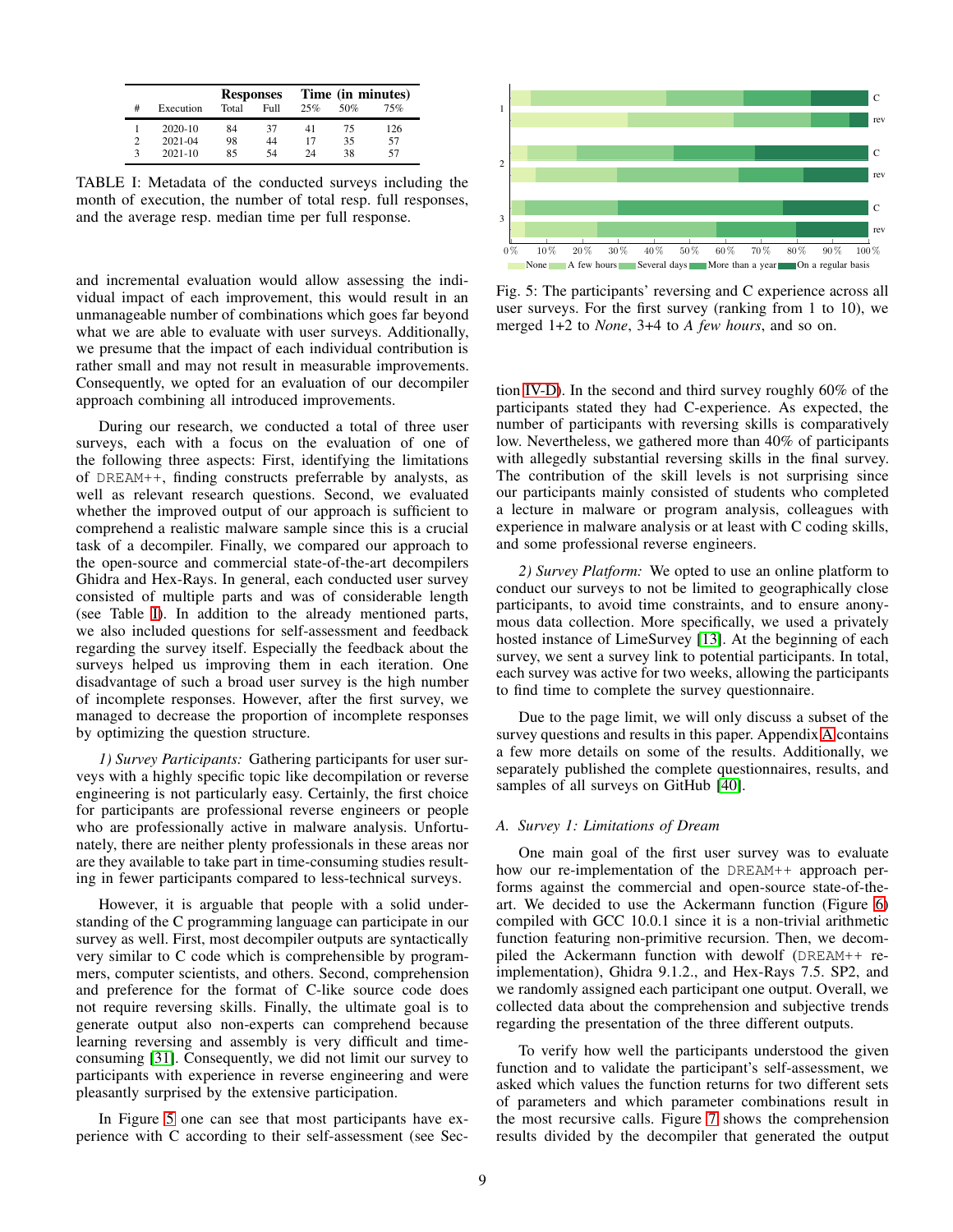<span id="page-9-0"></span>

|                | $1$ int $A(int m, int n)$ {           |  |
|----------------|---------------------------------------|--|
| $\overline{c}$ | if $(\text{Im})$ return $n + 1$ ;     |  |
| 3              | if (!n) return $A(m - 1, 1)$ ;        |  |
| 4              | <b>return</b> $A(m-1, A(m, n-1))$ ; } |  |

Fig. 6: Source code snippet for the first user survey. The function  $A(\ldots)$  implements the Ackermann function.

<span id="page-9-1"></span>

Fig. 7: Comprehension results of the Ackermann function. The questions are included in Appendix [A.](#page-14-2)

for the respective participant. Additionally, we asked some questions about the output quality. Since we identified no grave differences between dewolf and the other decompilers in comprehension and quality, we felt confident that dewolf produces competitive results.

We used the second part of the survey to compare small decompiled samples of all three decompilers. Therefore, each participant was presented with all three outputs side-byside and rated them concerning various criteria like different control-flow structures. One goal was to detect possible improvements for the re-implementation of DREAM++, and another goal was to gain an insight into user preferences.

Overall, our decompiler achieves results only slightly diverging from the state-of-the-art, except for compiler idioms, which were handled neither in the initial implementation nor the DREAM++ approach. Furthermore, the survey indicates that even the re-implementation of DREAM++ can still compete with state-of-the-art decompilers. Consequently, DREAM++ provides a great starting point for additional research.

In the third part of the survey, we tried to find general user preferences regarding decompiler output. On the one hand, there are many code constructs or output formats where researchers and users have a clear consensus. For example, most would agree that a high nesting depth or representing an integer value as a binary number is generally undesirable. On the other hand, there is a variety of cases where seemingly no clear preference exists such as the usage of gotos. Therefore, we selected code constructs to understand user preferences regarding different aspects. Further, we investigated the construct's effects on comprehension from a user's perspective. Additionally, we validated whether ideas that originated from related work or previous research are worth further investigation. The topics we asked participants include but are not limited to preferences regarding program structure like switch versus if-else, value and expression propagation, the use of goto, duplicate code, loop types, the display of various condition types, and common subexpression elimination.

It turned out that many participants were particularly dissatisfied with seemingly small details that may still require elaborated approaches, for example, the representation of constants or the restructuring of (for-)loops. Moreover, the fact that modern decompilers do not handle all compiler idioms turned out to be a substantial issue. Consequently, we decided to tackle issues criticized by participants regarding the output of our re-implementation of DREAM++. Furthermore, we also approached two more complex and particularly substantial issues mentioned by participants, namely the complexity of expressions and conditions and the number of variables and their names. To address these problems, we developed a custom logic engine (Section [III-C\)](#page-5-0) and focused on out-of-SSA as well as on handling variable copies.

Another aspect frequently mentioned by participants was the lack of configurability. Indeed, users may have contrasting preferences and can benefit from diverse configuration options. Additionally, preferences often diverge depending on the given sample or function. Hence, it is no surprise that most participants are disappointed with the extent to which some algorithms of state-of-the-art decompilers are configurable. More specifically, they would appreciate tweaking decompiler settings to fit their individual preferences or the characteristics of a given function. Consequently, in developing dewolf and new approaches, we considered numerous possibilities for new configurations. Therefore, many algorithms in dewolf are highly configurable by the user.

# *B. Survey 2: Comprehension*

The goal of the second survey was to evaluate the comprehensiveness of dewolf's output. More precisely, to assess the applicability of dewolf, we validated whether participants can use dewolfs output to successfully comprehend a realistic malware function. We decided that an adequate malware component to be analyzed in our survey would be a domain generation algorithm (DGA). DGAs implement a kind of domain flux designed to improve the resilience of network communication utilized by modern malware to avoid a singlepoint-of-failure during network communication by not using hardcoded addresses for the network infrastructure of the malware [\[37\]](#page-13-45). As a consequence, during malware analysis, analysts are often interested in the *detailed* implementation of DGAs to obtain domains of interest, in contrast to e.g., crypto algorithms where no complete understanding may be required once identified.

Unfortunately, we only have a limited number of survey participants and each only agrees to spend a limited amount of time for the surveys. In addition, real-world malware samples are exponentially increasing in size as well as complexity [\[7\]](#page-13-46), and DGAs regularly are implemented across multiple functions and may have dependencies which are both hard to represent properly in a user survey. Consquently, we had to decide between a real-world DGA that potentially would lead to less or even none completed survey participations and a synthetic DGA which we opted for eventually. To make the DGA as realistic as possible, we studied numerous real-world DGAs using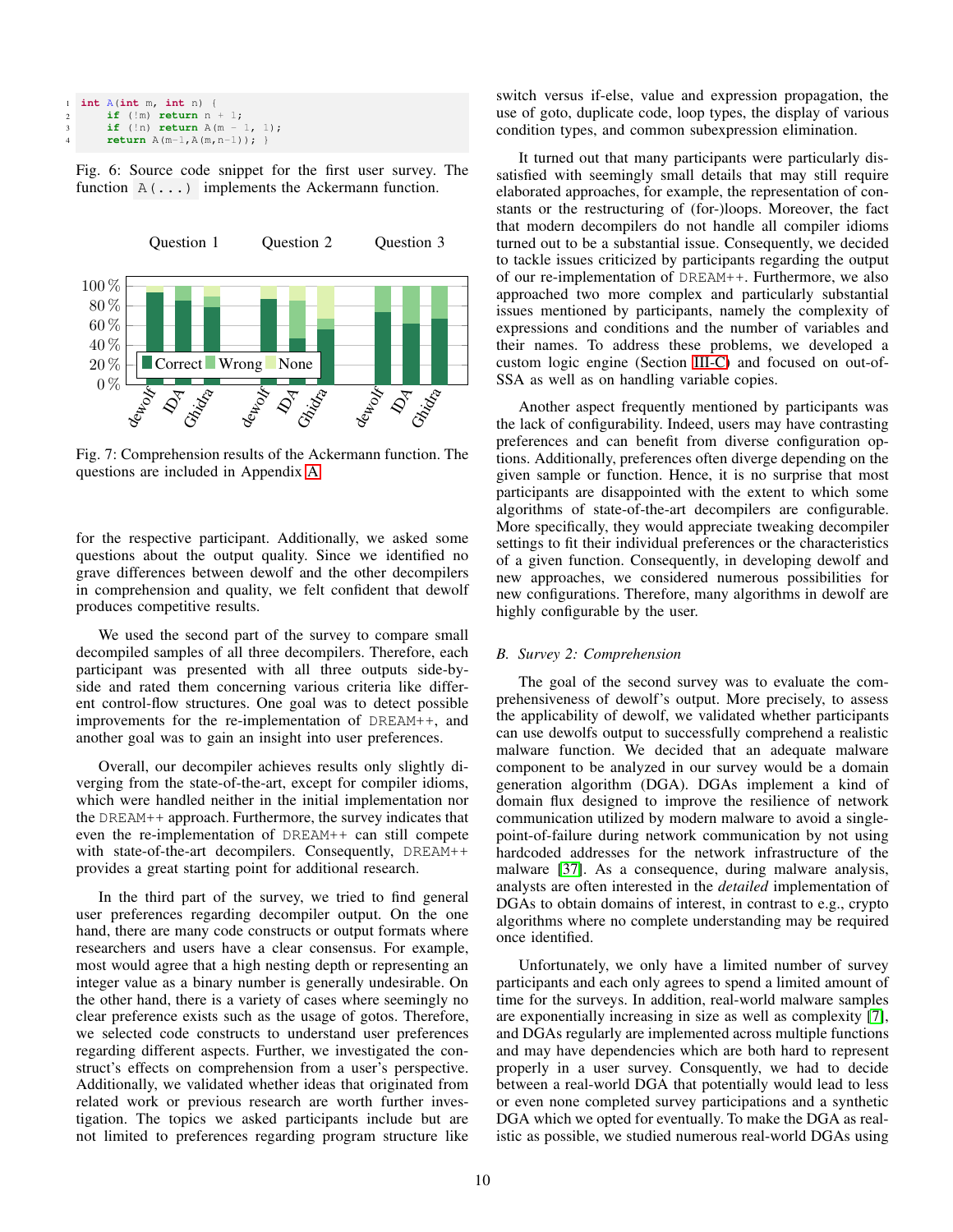```
1 char* dga() {
    2 unsigned char* domain; char seed;
3 domain = malloc(sizeof(SYSTEMTIME));
4 seed = (char)GetTickCount();
5 GetSystemTime((LPSYSTEMTIME)domain);
for(char i = 0; i < DOMAIN_LENGTH; i+1) {
7 domain[i]=((unsigned char)(domain[i]^seed)%24)+97;}
 8 int* end = domain + DOMAIN_LENGTH;
9 end[0] = "\x2e\x63\x6f\x6d"; end[1] = 0;
10 switch(seed % 8){
11 case 7: case 5:
12 end[0] ˆ= "\x00\x11\x1a\x6d"; break;
13 case 1: case 6:
14 end[0] ˆ= "\x00\x17\x00\x6d"; break;
15 case 2:
16 end[0] ˆ= "\x00\x0d\x0a\x19"; break;
17 default: break; }
18 return domain; }
```
Fig. 8: The artificial domain generation algorithm of the second survey which produces domains with 8 random characters excluding the letter z with four different TLDs.

DGArchive [\[37\]](#page-13-45) and programmed a very similar yet slightly less complex DGA in a single function that still generates realistic domains as a real-world DGA would. Figure [8](#page-10-0) shows the DGA used for this survey.

Each participant received dewolf's output of the given DGA, compiled with VS2015, depicted in Figure [15.](#page-15-0) Then, we asked the participants about the purpose of the function to assess whether the participants determine its functionality, i.e., that it is a DGA. In total, more than 60% of the participants were able to identify the purpose of the function correctly. Noticeably, the majority of participants that gave an incorrect answer had either no C- respectively reversing skills or rushed through the survey in less than 15 minutes. Since we continued with more in-detail questions involving the structure and form of the generated domains, we explained the function's purpose to all participants after the first question. More specifically, we asked about the domain length, character set, and top-level domains, allowing us to establish which parts of the algorithm were understandable by the participants. Most participants were able to identify the used TLDs and correctly classified *.com* as the most used TLD. Finally, we showed the participants five domains and asked whether the given algorithm could potentially generate these domains. Again, the majority of the participants answered those questions correctly. The results of the comprehension questions are summarized in Figure [9](#page-10-1) whereas all questions are contained in Appendix [B.](#page-14-3)

Overall, slightly more than 70% of all participants answered at least half of the questions correctly. Since most of the questions were not trivial, we are delighted by these results. Further, Figure [9](#page-10-1) shows that C skills seem to have an impact on the answer score of the participants. This impact is not surprising and strengthens the result even more because most incorrect answers were seemingly not caused by dewolf's output but by the lack of expertise.

Finally, the participants compared dewolf's output of the DGA with a few other decompilers. The goal was to collect valuable feedback, user opinions about the different decompiler outputs, and possible improvements. The results indicate that for the given sample, Hex-Rays, Ghidra, and dewolf produce an eminently better output than the others which we

<span id="page-10-1"></span>

Fig. 9: DGA Comprehension results of the second survey for all participants and split by C-skill level.

consequently did not consider in the final survey. Similar to the first survey, this feedback significantly contributed to the approach introduced in Section [III.](#page-2-1) Overall, the second survey demonstrates that dewolf produces output that allows analyzing malware successfully. Furthermore, it appears that adequate C skills can be advantageous but are not crucial.

# *C. Survey 3: Comparison*

The primary goal of the final user survey was to compare our approach introduced in Section [III](#page-2-1) (dewolf) with other decompilers. Due to the instability of the DREAM++ implementation, we only compared dewolf to Ghidra 10.0.3. and Hex-Rays 7.61. SP1. Besides, we already compared our initial re-implementation of DREAM++ to both Hex-Rays and Ghidra in the first user survey. We opted against comparing our approach to additional approaches due to the survey limitations discussed in Section [IV-D.](#page-11-0) Additionally, at the time of conducting the third survey, neither the Pseudo-C output from Binary Ninja nor revng-c were publicly released. The output from other decompilers we included in the second survey turned out to produce output so significantly less readable than Hex-Rays and Ghidra that we chose to not consider them in the final user survey (see [\[40\]](#page-13-1)).

For the comparison, we constructed a sample that contains as many different difficult decompilation aspects as possible while retaining a manage-able size. We compiled the sample function from Figure [10](#page-11-1) with GCC 10.3.1 and decompiled the resulting sample with Hex-Rays and Ghidra (Figure [16\)](#page-16-0). In contrast to the first survey, each participant was presented with all three samples in random order and marked with pseudonyms. Then, each participant ranked them from most to least favorable (Figure [11\)](#page-11-2). The results indicate that dewolf was the most favored for the considered function. Also, Hex-Rays was still significantly ahead of Ghidra. This result clearly underlines the positive impact of all introduced approaches, although each individually being relatively simple, at least on the participants' perception.

All in all, the participants positively mentioned several aspects of dewolf's output. For instance, 44 participants praised the switch structure we reconstructed in contrast to a higher nesting depth produced by the other two decompilers. Another convincing aspect was the lack of unnecessary casts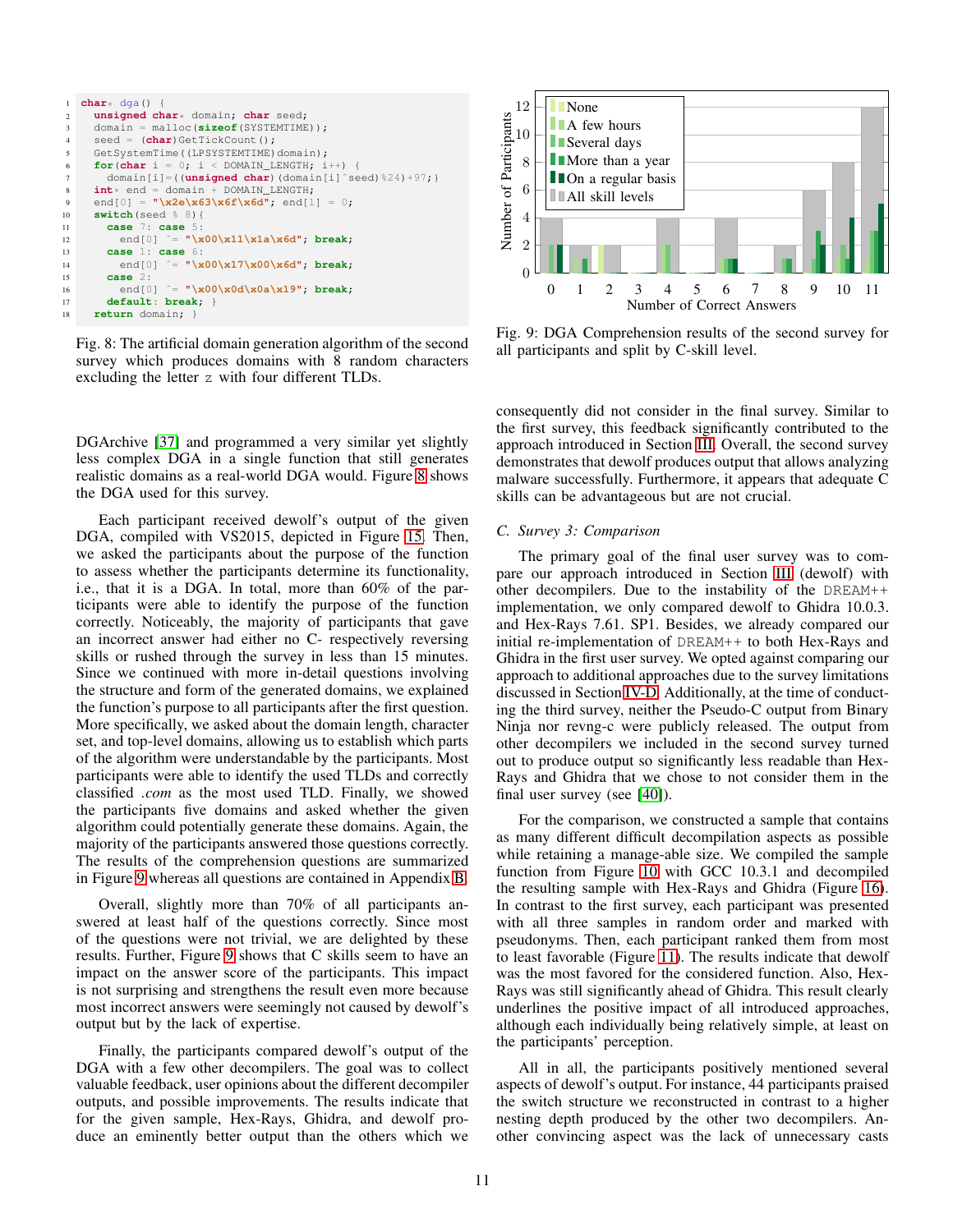```
1 int convert_binary_to_hex() {
2 long long binary; char hex[65] = "";
3 int remainder;
4 printf("Enter any binary number: "); scanf("%lld",
          ֒→ &binary);
5 \text{while}(\text{binary} > 0) {
6 remainder = binary % 10000;
7 switch(remainder) {
8 case 0: strcat(hex, "0"); break;
9 case 1: strcat(hex, "1"); break;
22 case 1110: strcat(hex, "E"); break;
23 case 1111: strcat(hex, "F"); break; }
24 binary /= 10000; }
25 printf("Binary number: %lld\n", binary);
26 printf("Hexadecimal number: %s", hex);
27 return 0; }
```
Fig. 10: Code Snippet for the third user survey to generate the hex representation of a given binary number.

<span id="page-11-2"></span>

Fig. 11: Ranking of the decompilers for the function in Figure [10.](#page-11-1) A total of 53 participants ranked dewolf best.

in dewolf's output. However, the participants also disliked some details about dewolf's output. For example, dewolf was incapable of correctly detecting the array, whereas Hex-Rays was. To clarify, although dewolf was ranked first in this sample, we do not claim that dewolf is superior in general. Nevertheless, we want to point out that dewolf is capable of applying restructuring techniques not supported by the other decompilers and exceeds their output in certain properties.

In the second part of this survey, we (again) asked the participants some questions regarding their preferences for decompiler output. The idea behind this part was to question the generally taken assumption that reverse engineers want highly accurate decompilation output, i.e., an output similar to the assembly structure. Unsurprisingly, many decompilation approaches and commercial decompilers aim to achieve this goal [\[6\]](#page-13-3), [\[43\]](#page-13-4). Nevertheless, some approaches like DREAM++ may already cause functions being restructured slightly different from their original appearance to some extent. Overall, our impression is that most approaches try to generate output very similar to the assembly structure.

We decided to scratch the surface of this unwritten rule by including a few questions to verify whether survey participants would accept substantial differences to the assembly structure in favor of increasing the decompiler output's readability. For instance, the participants had to choose between three equivalent reconstruction options for the same function. The function was restructured by either having a more complicated structure, containing various levels of duplicated code, or an alternative version where a section was extracted into a new artificial function. In total, we evaluated three restructuring approaches for different scenarios to obtain an overall impression. Figure [17](#page-16-1) contains an example of this question type.

As expected, some participants complained that a decompiler should not alter the structure of the considered program imposed by the disassembly. However, depending on the scenario, the majority preferred the alternative version even though being clearly different from the assembly structure. Furthermore, some participants specifically praised the better readability translating to less required analysis time and possibly better analysis results.

### <span id="page-11-0"></span>*D. Survey Limitations and Threats to Validity*

The evaluation of a decompilation approach with user surveys has certain limitations, and consequently has our evaluation. Nevertheless, we will point out in this section why user surveys are favorable when evaluating readability improvements despite their limitations. The most notable limitation is that only a small number of people are willing and able to participate in a user survey related to reversing. Especially the number of professional reversers is rather small and becomes even smaller when only considering the ones willing to spend time on a user survey. Additionally, recent research indicates that even popular paid services claiming to provide qualified survey participants can and should not be used to overcome this limitation [\[9\]](#page-13-47). Consequently, like previous studies with a similar topic [\[31\]](#page-13-9), [\[47\]](#page-13-7), we have to work with a relatively limited number of participants compared to less-technical user surveys.

Next, the limited number of participants also influences the survey extent as each participant is only willing to spend a certain amount of time. The first user survey shows that most participants would not spend significantly more than 30min to complete a survey. Even the samples we utilized in our surveys resulted in noticeably longer participation times (see Table [I\)](#page-8-0) and already caused issues with participants not completing the survey. Thus, using real-world malware samples which are far more complex, individually evaluating the impact of all improvements, or comparing our approach against more than one or two other approaches is unfeasible. Therefore, we decided to evaluate the combined impact of all introduced improvements of dewolf using real-world-like samples. To tweak the difficulty and participation time, we had student assistants do test runs of each survey.

The last limitation of our survey design is the lack of an appropriate assessment of participants' skills for each survey. In the first survey, we included both a self-assessment and an assessment based on questions about the Ackerman Function. Since we did not observe any significant divergences between those two, we decided to only include self-assessment questions in the following surveys. Having only the selfassessment saved valuable participants' time and allowed us to include additional content. Consequently, when considering results split by the participant's skills, these are solely built on the provided self-assessment and should be tempered with caution. Regardless, the survey results indicate that the participant's reversing skills are far less relevant compared to the capability of understanding code which is very helpful for comprehending a given function.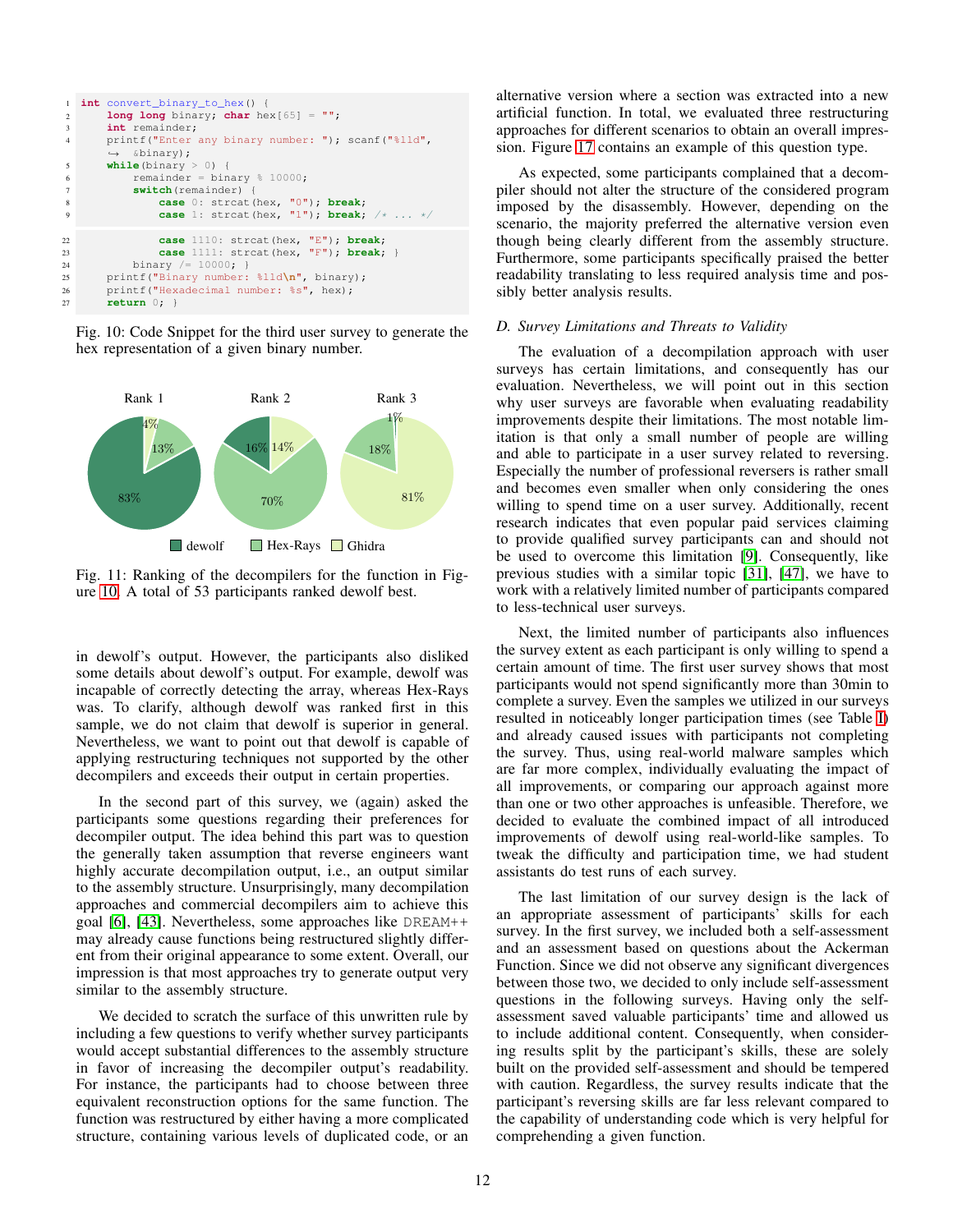<span id="page-12-0"></span>

Fig. 12: Boxplots visualizing the runtime when decompiling the samples in Coreutils with dewolf and Binary Ninja.

Despite all those limitations of user surveys, they are still the best way to evaluate approaches that improve readability for analysts. Although researchers commonly use code metrics to assess the quality of their code-base, these are inadequate for our evaluation: The first user study shows that no sound default configuration for decompiler outputs exists. Consequently, it is impossible to define formal criteria for code quality because readability is merely subjective. To summarize, regardless of the discussed limitations (see Section [IV-D\)](#page-11-0) user surveys are the most fitting method to evaluate decompilation approaches focusing on readability.

#### *E. Runtime Evaluation*

We heavily focus on readability improvements and consequently neither optimized our approach nor our prototype implementation in terms of speed. While we want to leave a precise runtime evaluation of the presented approaches' subject for future work, we understand that a *reasonable* runtime is an important aspect of decompilation approaches. To demonstrate that even without speed optimizations or being implemented in native code, our Python prototype is sufficiently fast on real-world binaries, we decompiled all binaries in Coreutils on an i7-10850H with 12GBs of RAM and measured the decompilation times. Given a timeout of 5 minutes, the dewolf prototype was able to decompile 94% of all binaries and 75% of them in less than 8 seconds. Figure [12](#page-12-0) shows the measured decompilation times for dewolf and also for Binary Ninja. As presumed, the decompilation times of Binary Ninja are significantly faster. Because all of Binary Ninja's analyses run at the start of dewolf to obtain the MLIL, they can be considered a lower bound for dewolf's runtime.

# *F. Summary and Outlook*

We conclude that future research on decompilation should presumably not be limited to reconstructing a binary's assembly structure as accurately as possible. Instead, to help human analysts, it may be highly beneficial to improve readability and comprehensibility by allowing more flexible output generation while maintaining semantic equivalence. Our survey results indicate that users accept decompiler output with changed program structure to improve the readability. Consequently, we have to overthink existing approaches that heavily avoid substantial changes to the program structure and instead take them actively into consideration. Ultimately, our results establish multiple possibilities for decompilation, opening entirely new options for output formats. Additionally, it encourages techniques that were previously hastily discarded due to the above reasons.

The results of our surveys also imply that configurability is deeply desired by many participants. Because readability seems to be highly subjective, analysts can benefit from individual high-level representations influenced by decompiler parameters. Besides, as the characteristics of functions vastly differ between samples, configuration options could be very useful to tune the decompiler for each given use-case. In conclusion, configurability should be considered for future decompilation approaches.

Finally, we expect that the survey results may be helpful to other researchers in the field of decompilation, reverse engineering, or even topics dealing with comprehending source code. In particular, it is possible to use some of the results as a baseline for further research. We publish the complete questionnaires and participants' responses to allow further analyses and conclusions from others [\[40\]](#page-13-1).

# V. CONCLUSION

In this paper, we made three main contributions. First, we conducted and discussed three user surveys providing valuable information for research in the field of reverse engineering and decompilation. We publish the survey results allowing other researchers to use them in three ways: (i) as a guideline of user preferences for decompiler output or code in general, (ii) insights to the limitations on current approaches from a user perspective, and (iii) as starting points for new research. A key finding of our surveys is that the majority of participants do not necessarily favor decompilers producing output as close as possible to the structure implied by the assembly. Instead, we discovered that users prefer more readable and comprehensive code even when it introduces substantial structural differences to the disassembly. These results may have a broad impact on future research since existing approaches rarely oppose the disassembly. Furthermore, the evaluation indicates that rather small details, like the representation of constants, can already have a positive impact in some cases. Consequently, future decompilation approaches should allow user configuration for such details when possible. This result raises the question of whether the existing metrics for decompiler evaluation apply to human analysis.

Based on the survey results, we introduced a new decompilation approach named dewolf with significant improvements over the previous research state-of-the-art. In addition to countless small-scale improvements, we developed a custom logic engine and a novel and well-described out-of-SSA algorithm. The evaluation indicates that dewolf is not only a considerable improvement over the previous state-of-the-art but is also suitable to comprehend and analyze malware. Moreover, the output quality of dewolf noticeably exceeds the commercial and open-source state-of-the-art decompilers Hex-Rays and Ghidra for several samples, according to survey participants.

Lastly, we open-source our decompiler prototype dewolf to provide other researchers with a suitable base for their work. Due to its stability and its modular design, dewolf is exceptionally well suited to integrate and evaluate new approaches. Further, we hope that dewolf motivates and assists more research focusing on manual analysis to cope with the increasing security analysis load.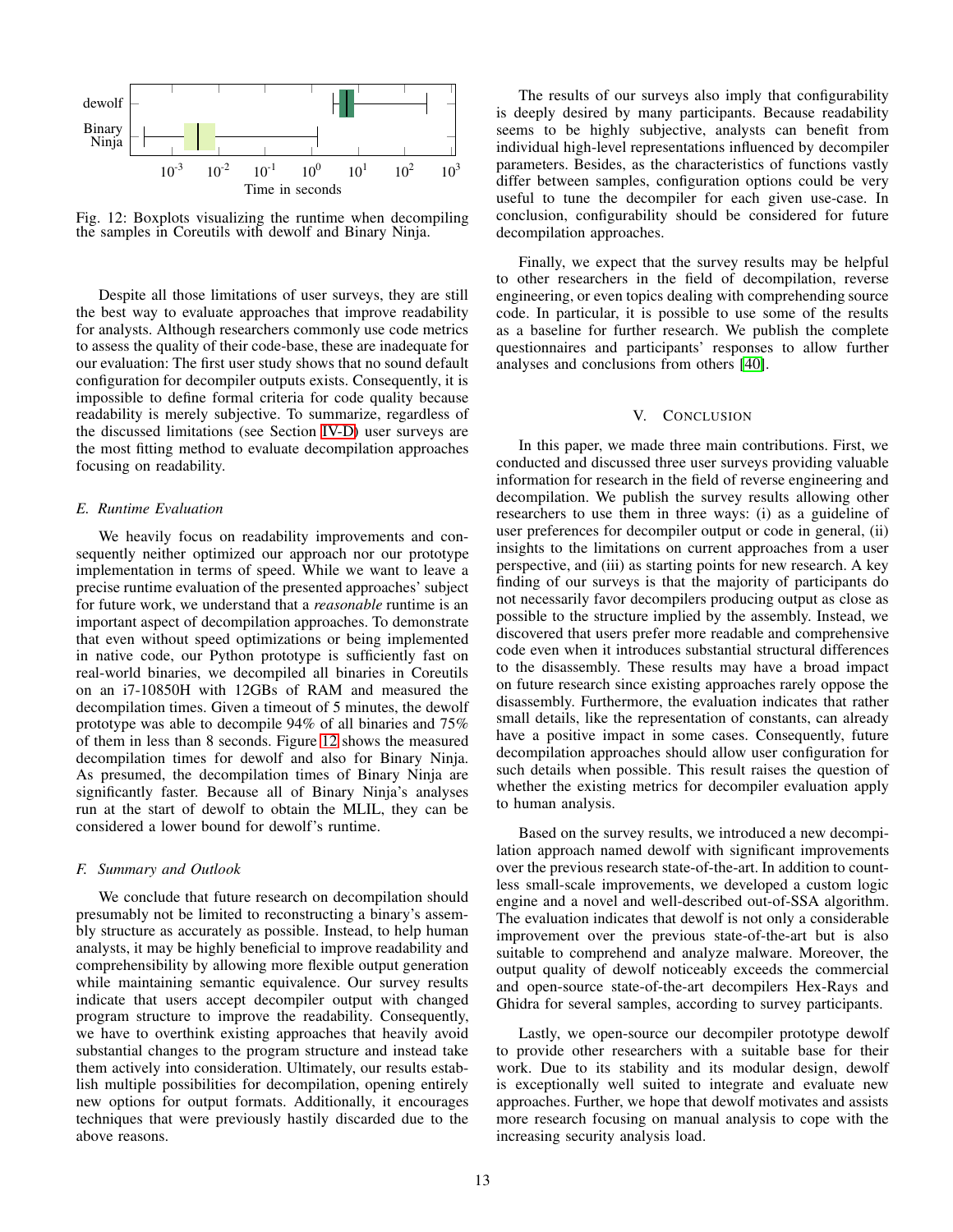#### **REFERENCES**

- <span id="page-13-8"></span>[1] "z3defcon ctf final scores." [https://www.defcon.org/html/defcon-24/dc-](https://www.defcon. org/html/defcon-24/dc-24-ctf.html)[24-ctf.html,](https://www.defcon. org/html/defcon-24/dc-24-ctf.html) 2022.
- <span id="page-13-2"></span>[2] AV-TEST GmbH, "Malware Statistics & Trends Report," [https://www.](https://www.av-test.org/en/statistics/malware/) [av-test.org/en/statistics/malware/,](https://www.av-test.org/en/statistics/malware/) accessed: 2022-01-28.
- <span id="page-13-43"></span>[3] H. R. Bhatti, "Automatic measurement of source code complexity," 2011.
- <span id="page-13-18"></span>[4] M. Botacin, L. Galante, P. de Geus, and A. Grégio, "Revenge is a dish served cold: Debug-oriented malware decompilation and reassembly," in *Proceedings of the 3rd Reversing and Offensive-oriented Trends Symposium*, 2019, pp. 1–12.
- <span id="page-13-32"></span>[5] F. Brandner, B. Boissinot, A. Darte, B. D. De Dinechin, and F. Rastello, "Computing liveness sets for ssa-form programs," Ph.D. dissertation, INRIA, 2011.
- <span id="page-13-3"></span>[6] D. Brumley, J. Lee, E. J. Schwartz, and M. Woo, "Native x86 decompilation using semantics-preserving structural analysis and iterative control-flow structuring," in *22nd USENIX Security Symposium (USENIX Security 13)*, 2013, pp. 353–368.
- <span id="page-13-46"></span>[7] A. Calleja, J. Tapiador, and J. Caballero, "A look into 30 years of malware development from a software metrics perspective," in *International Symposium on Research in Attacks, Intrusions, and Defenses*. Springer, 2016, pp. 325–345.
- <span id="page-13-10"></span>[8] C. Cifuentes, "Reverse compilation techniques," Ph.D. dissertation, QUEENSLAND UNIVERSITY OF TECHNOLOGY, 1994.
- <span id="page-13-47"></span>[9] A. Danilova, A. Naiakshina, S. Horstmann, and M. Smith, "Do you really code? designing and evaluating screening questions for online surveys with programmers," in *2021 IEEE/ACM 43rd International Conference on Software Engineering (ICSE)*. IEEE, 2021, pp. 537– 548.
- <span id="page-13-35"></span>[10] L. De Moura and N. Bjørner, "Z3: An efficient smt solver," in *International conference on Tools and Algorithms for the Construction and Analysis of Systems*. Springer, 2008, pp. 337–340.
- <span id="page-13-30"></span>[11] T. Dullien and S. Porst, "Reil: A platform-independent intermediate representation of disassembled code for static code analysis," 2009.
- <span id="page-13-33"></span>[12] S. Enders, M. Rybalka, and E. Padilla, "Pidarci: Using assembly instruction patterns to identify, annotate, and revert compiler idioms, in *2021 18th International Conference on Privacy, Security and Trust (PST)*. IEEE, 2021, pp. 1–7.
- <span id="page-13-44"></span>[13] N. C. Engard, "Limesurvey http://limesurvey. org: Visited: Summer 2009," 2009.
- <span id="page-13-19"></span>[14] F. Engel, R. Leupers, G. Ascheid, M. Ferger, and M. Beemster, "Enhanced structural analysis for c code reconstruction from ir code," in *Proceedings of the 14th International Workshop on Software and Compilers for Embedded Systems*, 2011, pp. 21–27.
- <span id="page-13-0"></span>[15] FKIE-CAD, "dewolf," [https://github.com/fkie-cad/dewolf,](https://github.com/fkie-cad/dewolf) 2022.
- <span id="page-13-37"></span><span id="page-13-22"></span>[16] ——, "dewolf-logic," [https://github.com/fkie-cad/dewolf-logic,](https://github.com/fkie-cad/dewolf-logic) 2022.
- [17] I. Guilfanov, "Decompilers and beyond," *Black Hat USA*, pp. 1–12, 2008.
- <span id="page-13-23"></span>[18] ——, "Decompiler internals: Microcode," [https://i.blackhat.com/us-18/](https://i.blackhat.com/us-18/Thu-August-9/us-18-Guilfanov-Decompiler-Internals-Microcode-wp.pdf) [Thu-August-9/us-18-Guilfanov-Decompiler- Internals-Microcode-wp.](https://i.blackhat.com/us-18/Thu-August-9/us-18-Guilfanov-Decompiler-Internals-Microcode-wp.pdf) [pdf,](https://i.blackhat.com/us-18/Thu-August-9/us-18-Guilfanov-Decompiler-Internals-Microcode-wp.pdf) Tech. Rep., 2018.
- <span id="page-13-6"></span>[19] A. Gussoni, A. Di Federico, P. Fezzardi, and G. Agosta, "A comb for decompiled c code," in *Proceedings of the 15th ACM Asia Conference on Computer and Communications Security*, 2020, pp. 637–651.
- <span id="page-13-39"></span>[20] S. Hack, *Interference graphs of programs in SSA-form*. Universität Karlsruhe, Fakultät für Informatik, 2005.
- <span id="page-13-21"></span>[21] Hex-Rays, "Hex-rays decompiler," [https://hex-rays.com/decompiler/,](https://hex-rays.com/decompiler/) 2022.
- <span id="page-13-38"></span>[22] R. M. Karp, "Reducibility among combinatorial problems," in *Complexity of computer computations*. Springer, 1972, pp. 85–103.
- <span id="page-13-26"></span>[23] D. S. Katz, J. Ruchti, and E. Schulte, "Using recurrent neural networks for decompilation," in *2018 IEEE 25th International Conference on Software Analysis, Evolution and Reengineering (SANER)*. IEEE, 2018, pp. 346–356.
- <span id="page-13-27"></span>[24] O. Katz, Y. Olshaker, Y. Goldberg, and E. Yahav, "Towards neural decompilation," *arXiv preprint arXiv:1905.08325*, 2019.
- <span id="page-13-16"></span>[25] J. Křoustek, "Retargetable analysis of machine code," p. 190, 2015.
- <span id="page-13-13"></span>[26] ——, "Weather forecast for today? advert flood coming from east," [online], October 2015, available on [http://now.avg.com/weather- forecast](http://now.avg.com/weather-forecast-for-today-advert-flood-coming-from-east/)[for-today-advert-flood-coming-from-east/.](http://now.avg.com/weather-forecast-for-today-advert-flood-coming-from-east/)
- <span id="page-13-17"></span>[27] J. Křoustek and F. Pokorný, "Reconstruction of instruction idioms in a retargetable decompiler," in *4th Workshop on Advances in Programming Languages (WAPL'13)*. Kraków, PL: IEEE, 2013, pp. 1507-1514.
- <span id="page-13-28"></span>[28] R. Liang, Y. Cao, P. Hu, and K. Chen, "Neutron: an attention-based neural decompiler," *Cybersecurity*, vol. 4, no. 1, pp. 1–13, 2021.
- <span id="page-13-42"></span>[29] LLVM Project, "test-suite Guide," [Online] [https://llvm.org/docs/](https://llvm.org/docs/TestSuiteGuide.html) [TestSuiteGuide.html,](https://llvm.org/docs/TestSuiteGuide.html) 2020, accessed: 2020-09-23.
- <span id="page-13-15"></span>[30] ——, "LLVM Language Reference Manual (Version 13.0)," [Online] [https://llvm.org/docs/LangRef.html,](https://llvm.org/docs/LangRef.html) 2021, accessed: 2022-01-28.
- <span id="page-13-9"></span>[31] A. Mantovani, S. Aonzo, Y. Fratantonio, C. Talos, and D. Balzarotti, "RE-Mind: a first look inside the mind of a reverse engineer," in *31st USENIX Security Symposium (USENIX Security 22)*. Boston, MA: USENIX Association, Aug. 2022. [Online]. Available: [https://www.](https://www.usenix.org/conference/usenixsecurity22/presentation/mantovani) [usenix.org/conference/usenixsecurity22/presentation/mantovani](https://www.usenix.org/conference/usenixsecurity22/presentation/mantovani)
- <span id="page-13-36"></span><span id="page-13-34"></span>[32] Microsoft Corporation, "z3," [https://github.com/Z3Prover/z3,](https://github.com/Z3Prover/z3) 2022.
- [33] P. Mutzel, "Algorithmic Data Science (Invited Talk)," in *36th International Symposium on Theoretical Aspects of Computer Science (STACS 2019)*, ser. Leibniz International Proceedings in Informatics (LIPIcs), R. Niedermeier and C. Paul, Eds., vol. 126. Dagstuhl, Germany: Schloss Dagstuhl–Leibniz-Zentrum fuer Informatik, 2019, pp. 3:1–3:15. [Online]. Available: [http://drops.](http://drops.dagstuhl.de/opus/volltexte/2019/10242) [dagstuhl.de/opus/volltexte/2019/10242](http://drops.dagstuhl.de/opus/volltexte/2019/10242)
- <span id="page-13-25"></span><span id="page-13-24"></span>[34] National Security Agency, "Ghidra," [https://ghidra-sre.org,](https://ghidra-sre.org) 2022.
- [35] ——, "Ghidra source code," [https://github.com/](https://github.com/NationalSecurityAgency/ghidra) [NationalSecurityAgency/ghidra,](https://github.com/NationalSecurityAgency/ghidra) 2022.
- <span id="page-13-41"></span>[36] T. Petsios, A. Tang, S. Stolfo, A. D. Keromytis, and S. Jana, "Nezha: Efficient domain-independent differential testing," in *2017 IEEE Symposium on Security and Privacy (Oakland)*. IEEE, 2017. [Online]. Available:<https://doi.org/10.1109/SP.2017.27>
- <span id="page-13-45"></span>[37] D. Plohmann, K. Yakdan, M. Klatt, J. Bader, and E. Gerhards-Padilla, "A comprehensive measurement study of domain generating malware," in *25th USENIX Security Symposium (USENIX Security 16)*, 2016, pp. 263–278.
- <span id="page-13-14"></span>[38] C. Project, "Capstone: The ultimate disassembler," [https://www.](https://www.capstone-engine.org) [capstone-engine.org,](https://www.capstone-engine.org) accessed: 2022-01-31.
- <span id="page-13-12"></span>[39] V. C. Sreedhar, R. D.-C. Ju, D. M. Gillies, and V. Santhanam, "Translating out of static single assignment form," in *International Static Analysis Symposium*. Springer, 1999, pp. 194–210.
- <span id="page-13-1"></span>[40] steffenenders, "Decompiler user survey results," [https://github.com/](https://github.com/steffenenders/dewolf-surveys) [steffenenders/dewolf- surveys,](https://github.com/steffenenders/dewolf-surveys) 2020-2021.
- <span id="page-13-11"></span>[41] M. J. Van Emmerik, "Static single assignment for decompilation," Ph.D. dissertation, 2007.
- <span id="page-13-31"></span><span id="page-13-4"></span>[42] Vector 35, "Binary Ninja," [https://binary.ninja,](https://binary.ninja) 2022.
- [43] F. Verbeek, P. Olivier, and B. Ravindran, "Sound c code decompilation for a subset of x86-64 binaries," in *International Conference on Software Engineering and Formal Methods*. Springer, 2020, pp. 247–264.
- <span id="page-13-5"></span>[44] D. Votipka, S. Rabin, K. Micinski, J. S. Foster, and M. L. Mazurek, "An observational investigation of reverse engineers' processes," in *29th USENIX Security Symposium (USENIX Security 20)*, 2020, pp. 1875– 1892.
- <span id="page-13-20"></span>[45] K. Yakdan, "A human-centric approach for binary code decompilation," Ph.D. dissertation, University of Bonn, Germany, 2018.
- <span id="page-13-29"></span>[46] K. Yakdan, S. Dechand, E. Gerhards-Padilla, and M. Smith, "Helping johnny to analyze malware: A usability-optimized decompiler and malware analysis user study," in *2016 IEEE Symposium on Security and Privacy (SP)*. IEEE, 2016, pp. 158–177.
- <span id="page-13-7"></span>[47] K. Yakdan, S. Eschweiler, E. Gerhards-Padilla, and M. Smith, "No more gotos: Decompilation using pattern-independent control-flow structuring and semantic-preserving transformations." in *NDSS*. Citeseer, 2015.
- <span id="page-13-40"></span>[48] X. Yang, Y. Chen, E. Eide, and J. Regehr, "Finding and understanding bugs in C compilers," in *Proceedings of the 32nd ACM SIGPLAN Conference on Programming Language Design and Implementation*, ser. PLDI '11. New York, NY, USA: Association for Computing Machinery, 2011, p. 283–294. [Online]. Available: [https://doi.org/10.](https://doi.org/10.1145/1993498.1993532) [1145/1993498.1993532](https://doi.org/10.1145/1993498.1993532)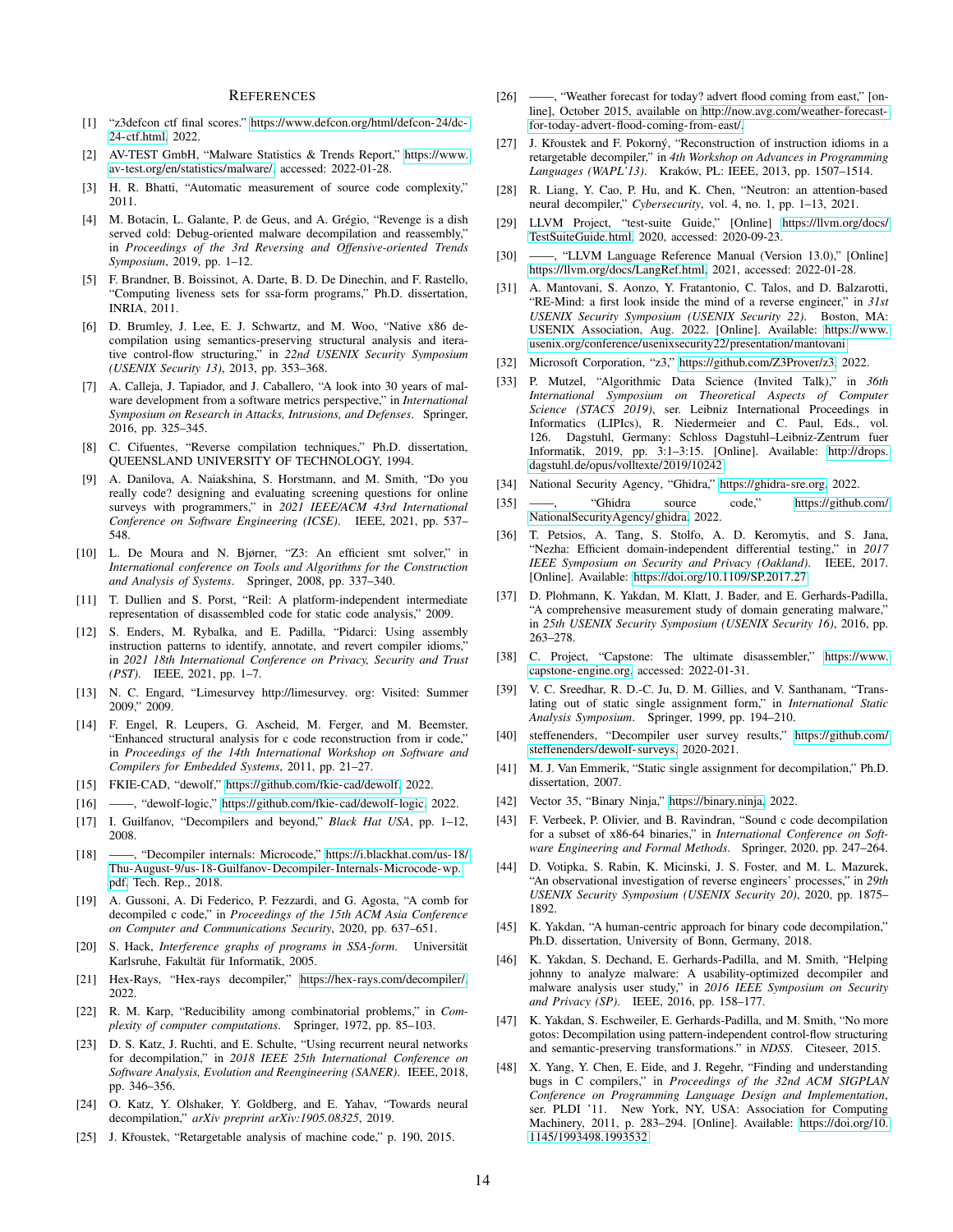<span id="page-14-0"></span>[49] M. Yong Wong, M. Landen, M. Antonakakis, D. M. Blough, E. M. Redmiles, and M. Ahamad, "An inside look into the practice of malware analysis," in *Proceedings of the 2021 ACM SIGSAC Conference on Computer and Communications Security*, 2021, pp. 3053–3069.

#### <span id="page-14-1"></span>APPENDIX

#### <span id="page-14-2"></span>*A. User Survey I*

Figure [13](#page-14-4) shows the decompiler outputs we generated with dewolf, at that time essentially being a re-implementation of DREAM++, Hex-Rays, and Ghidra. To reduce the space consumption of the outputs, we deleted some linebreaks and inline selected conditions. We showed each participant one of those random decompiler outputs. The participants then had to answer a set of questions about its comprehensiveness and their judgment of the output quality on a Likert scale. Figure [14](#page-15-1) shows the overall results for each question for all three considered decompilers indicating only small divergences in most categories. Four questions expose divergence between them and their control questions. Interestingly, they contain all questions of two categories: variables and restructuring. Apparently, participants do not have a general preference on the number of variables, their typing, and restructuring.

# <span id="page-14-3"></span>*B. User Survey II*

To verify the comprehensibility of dewolf's output, we decompiled the DGA of Figure [8](#page-10-0) with dewolf. The output is shown in Figure [15.](#page-15-0) On the positive side, dewolf correctly restructures the switch statement as well as the array-access for the domains (variable var\_0). Additionally, dewolf is capable of reversing the compiler idioms in lines [8](#page-15-0) & [13,](#page-15-0) e.g., the modulo 24 computation. Nevertheless, there is still room for improvement. For example, dewolf does not detect the array access for the TLDs (variable var\_4). Moreover, dewolf is very conservative with propagation pointers leading to unnecessary copies of variables, for example, in line [7.](#page-15-0) However, we already attacked this problem. The current version of dewolf propagates the instruction in line [7](#page-15-0) into line [8.](#page-15-0) We asked each participant the following comprehension questions:

- What does this function return?
	- O No Idea
	- $\circ$ Manipulates the system time
	- $\circ$ Allows Virtual Machine Detection
	- $\Omega$ Generates random domains
	- $\circ$ Encrypts memory regions
- Please type all utilized top-level-domains (TLDs).
- Which Top-Level domain will be utilized the most?
- Which of these second-level domains can potentially be generated by the function? (Yes/No answer option)

| $\circ$ | simpmpfp         | Ο | squzuzfz    |
|---------|------------------|---|-------------|
| $\circ$ | <i>x</i> thchcic | O | rlpmpmgmjdh |
| $\circ$ | facebook         |   |             |

The correct answer to the first question is *Generates random domains*. To identify all utilized top-level domains, one has to look at the strings assigned to the array end resp. the pointer var\_4. This leads to the following four TLDs:

```
1 unsigned long A(int arg1, int arg2) {
2 unsigned long var_0;
3 if (arg1 == 0) { var 0 = \arg2; }
     4 else {
       var_0 = arg2;while(true) {
         arg2 = (arg1 + -0x1) & 0xffffffff;
         8 if ((unsigned int)var_0 == 0) {
9 if (arg2 == 0) { var_0 = 0x1; break; }
10 arg1 = arg2; var_0 = 0x1; continue; }
11 var_0 = A(arg1, ((unsigned int) var_0)+0xffffffff);
12 if (arg2 == 0) { break; }
13 \arg 1 = \arg 2; \}14 return ((unsigned int) var_0) + 0x1; }
```
(a) Output generated with our initial re-implementation of DREAM++.

```
1 __int64 __fastcall A(__int64 arg_1, int arg_2){
     unsigned int var_0;
     if ( (DWORD)arg_1 )
       4 do{
         5 while ( 1 ) {
           var_0 = arg_1 - 1;if ( <math>arg_2</math>) { <b>break</b>; }arg_2 = A(arg_1, (unsigned int) (arg_2 - 1));arg 1 = var 0;10 if (!var_0) {return (unsigned int)(arg_2 + 1); } }
11 arg_2 = 1; arg_1 = var_0;12 } while ( var 0 ); }
13 return (unsigned int)(arg_2 + 1); }
```
(b) Output generated with Hex-Rays and IDA 7.5.200728 (SP2).

```
ulong A(ulong arg_1,ulong arg_2){
     int var_0; uint var_1; arg_2 = arg_2 & 0xffffffff;
     var_0 = (int)arg_2; var_1 = (uint)arg_1;while (var_1 != 0) {
       5 while( true ) {
 6 var_1 = (int) arg_1 - 1;7 if ((int)arg_2 != 0) { break; }
         arg_2 = 1; var_0 = 1; arg_1 = (ulong)var_1;9 if (var_1 == 0) { goto Label_1; } }
10 arg_2 = A(arg_1,(ulong)((int)arg_2 - 1));
11 var_0 = (int)arg_2; arg_1 = (ulong)var_1; }
12 Label_1: return (ulong)(var_0 + 1); }
```


Fig. 13: Decompiler outputs for the function from Figure [6](#page-9-0) used for the first user survey.

- .com ("**\x2e\x63\x6f\x6d**")
- .ru ("**\x00\x11\x1a\x6d**")
- .tu ("**\x00\x17\x00\x6d**")
- .net ("**\x00\x0d\x0a\x19**").

The most utilized TLD is .com because we have eight different cases and .com is used for three, whereas the others are only chosen for up to two cases. Finally, the only second-level domains not potentially generated are *squzuzfz* and *rlpmpmgmjdh* because the character z is excluded in the for-loop and the length of each domain is eight.

#### *C. User Survey III*

During the first part of the third survey, each participant was given and asked to rank all three decompiler outputs from Figure [16.](#page-16-0) The ranking results are illustrated in Figure [11](#page-11-2) and shortly discussed in Section [IV.](#page-7-1) Figure [16c](#page-16-0) shows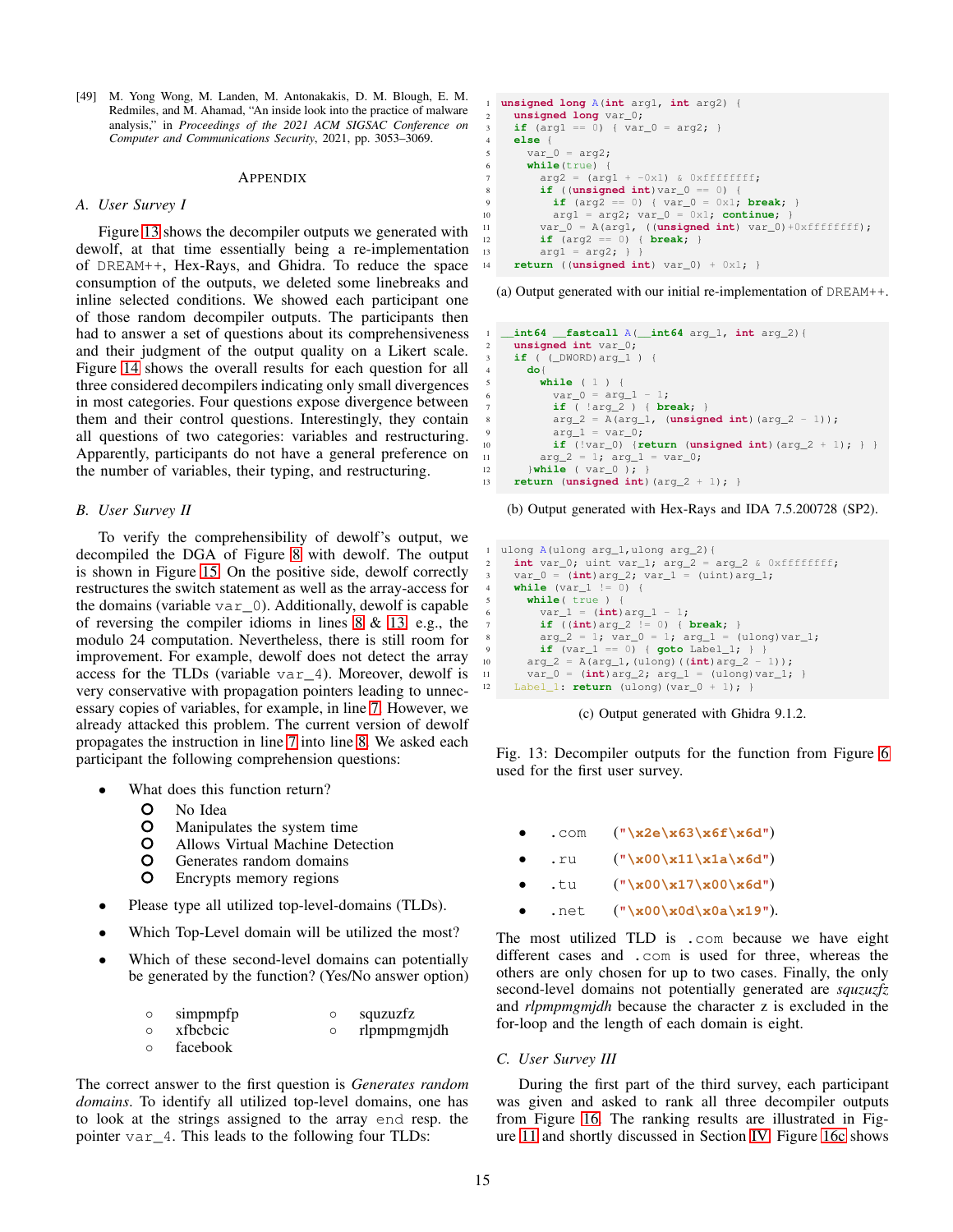<span id="page-15-1"></span>

Fig. 14: Boxplots visualizing the Likert scale values evaluated in the first user survey for the outputs from Figure [13.](#page-14-4)

that Hex-Rays restructured the loop-body very closely to the structure of the assembly code by utilizing an if/else structure. Similarly, Ghidra also produced an if/else structure, but with a significantly higher nesting depth by utilizing cascading if statements (Figure [16a\)](#page-16-0). In contrast to both, dewolf restructured this part into a switch statement by identifying a candidate variable for a switch construct (Figure [16b\)](#page-16-0).

```
1 int sub_401000() {
2 char i; char * var_0; char var_1; char var_3; int var_4;
 3 var_0 = malloc(16);var_1 = \text{GetTickCount}();
 5 GetSystemTime(lpSystemTime: var_0);
 6 for (i = 0; i < 8; i++)7 var_3 = var_0[i];8 var_0[i] = ((unsigned int)(var_3ˆvar_1)%24 &0xff)+'a';
 9 }
10 var 4 = \text{var } 0 + 8;
11 \times \text{var}_4 = 0 \times 6 \text{d} 6 \text{f} 6 \text{d} 32 \text{e};<br>12 \times (\text{var}_4 + 4) = 0 \times 0;
12 *(\text{var}_4 + 4) = 0 \times 0;<br>13 switch ((((int) var
       13 switch((((int) var_1) % 0x8) - 0x1) {
14 case 0:
15 case 5:
16 *var_4 = *var_4 \text{ or } var_4 \text{ or } var_6 = 1717 break;
18 case 1:
19 *var_4 = *var_4 \text{ or } var_4 \text{ or } var_4<br>20 break:
         20 break;
21 case 4:
22 case 6:
\begin{array}{rcl}\n & \text{*var}_4 = \text{*var}_4 \text{ }^{\circ} & 0 \text{x6d1a1100}; \\
 & \text{break}: & \n\end{array}break;
2526 return var_0;
   \}
```
Fig. 15: The output of dewolf given the DGA of Figure [8.](#page-10-0)

Although this does not strictly reflect the assembly due to the missing jump table calculation, we argue it is easier to understand. Further differences between the outputs mentioned by the participants include but are not limited to:

- The loop-type used for restructuring, i.e., Ghidra and dewolf output a for-loop and Hex-Rays a while-loop.
- The mixed constant representation of dewolf.
- The usage of casts, i.e., Ghidra used nearly twice as many casts than IDA and that dewolf used no casts.
- Hex-Rays superior type and array reconstruction.

In the second part, we questioned the general assumption that the structure of the decompiled output should be similar to the assembly structure. Therefore, we restructured a sample in three different ways, once by copying a sequence of code (Figure [17a\)](#page-16-1), one by using an additional variable to reconstruct the flow (Figure [17b\)](#page-16-1), and once by extracting part of the code into a function (Figure [17c\)](#page-16-1). Additionally to the comparison in Figure [17,](#page-16-1) we also asked the same question when the marked region consists of one, five, or 15 lines of code. As expected, copying one line of code was alright when it simplifies the structure. However, the more complicated and longer the structure gets, the participants do not like that it is copied. The idea of extracting complicated structures into a function was picked up very positively by most participants.